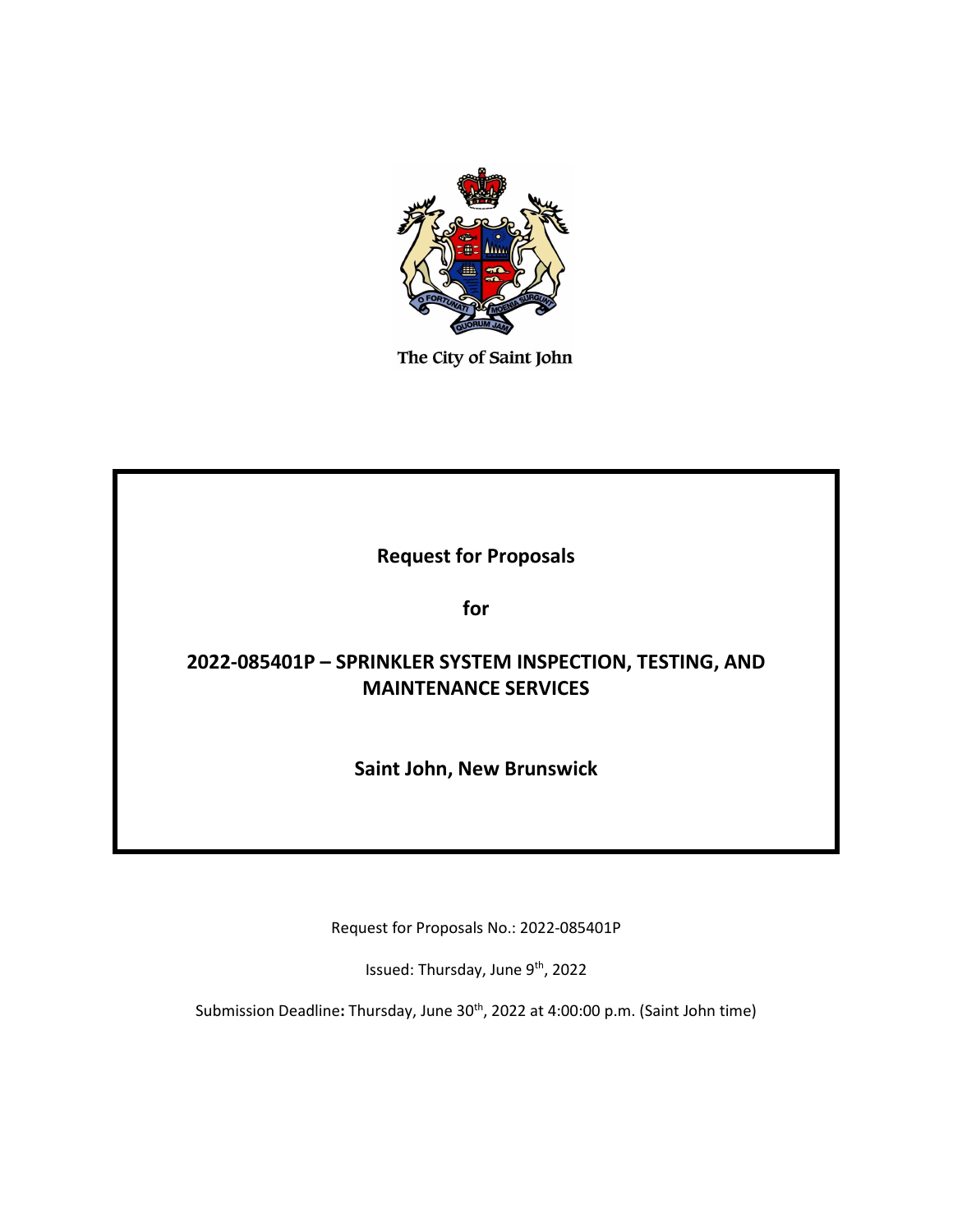# **TABLE OF CONTENTS**

| 1.1              |  |
|------------------|--|
| 1.2              |  |
| 1.3              |  |
| 1.4              |  |
| 1.5              |  |
| 1.6              |  |
|                  |  |
| 2.1              |  |
|                  |  |
| 3.1              |  |
| 3.2 <sub>2</sub> |  |
| 3.3              |  |
|                  |  |
| 4.1              |  |
| 4.2              |  |
| 4.3              |  |
| 4.4              |  |
| 4.5              |  |
| 4.6              |  |
| 4.7              |  |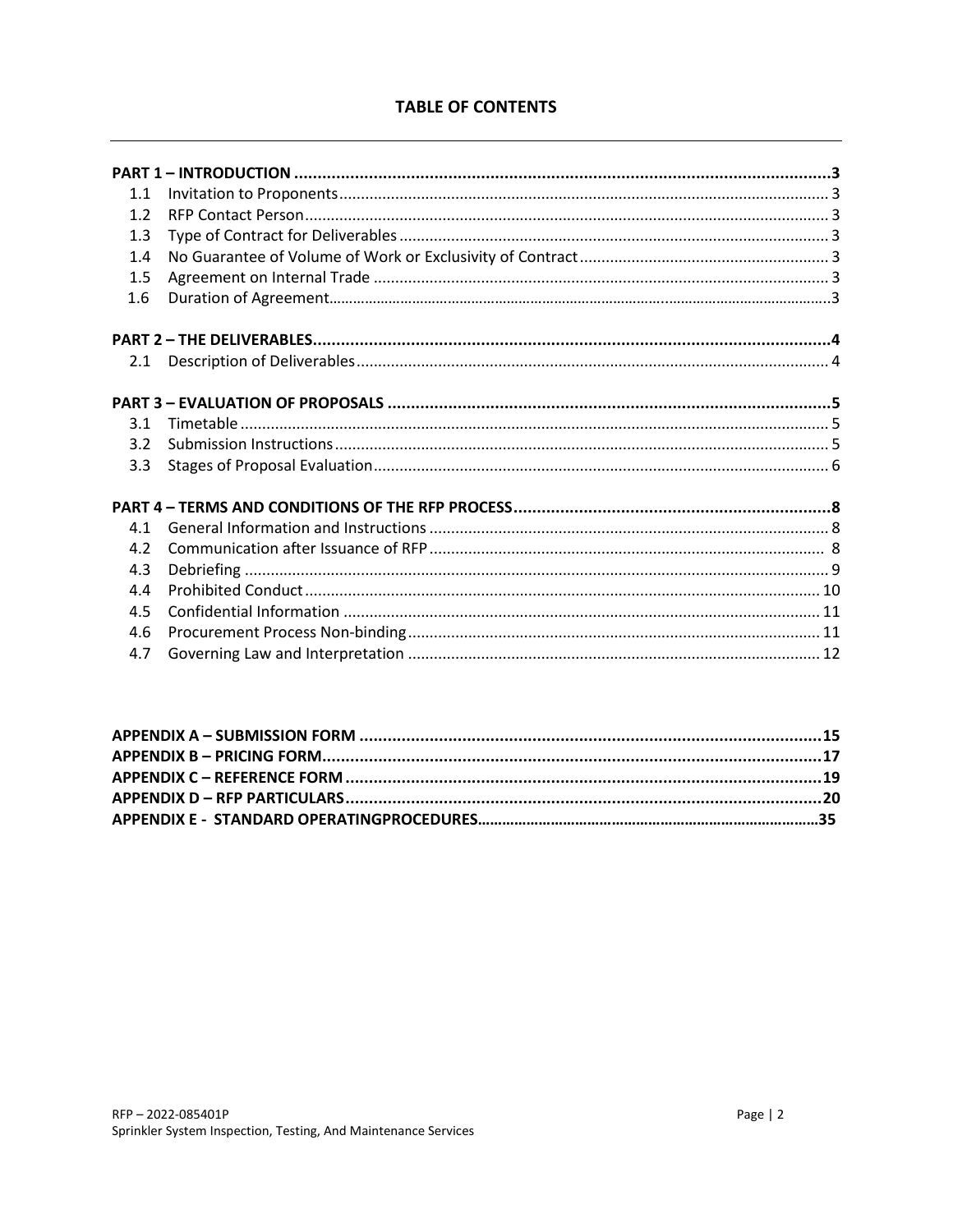# **PART 1 – INTRODUCTION**

# **1.1 Invitation to Proponents**

(1) This Request for Proposals ("**RFP**") is an invitation by The City of Saint John (the "**City**") to prospective proponents to submit proposals for the provision of Sprinkler System Inspection, Testing, And Maintenance Services**,** as further described in Part 2 – The Deliverables (the "**Deliverables**").

## **1.2 RFP Contact Person**

(1) For the purposes of this procurement process, the "**City Contact**" shall be:

Monic MacVicar, CCLP, CPPB Procurement Specialist The City of Saint John Email: [supplychainmanagement@saintjohn.ca](mailto:supplychainmanagement@saintjohn.ca)

# **1.3 Type of Contract for Deliverables**

(1) The City will issue a Purchase order to the successful proponent for the scope of services detailed in this request for proposal.

# **1.4 No Guarantee of Volume of Work or Exclusivity of Contract**

(1) The City makes no guarantee as to the value or volume of the Deliverables. The contract to be entered with the selected proponent will not be an exclusive contract for the provision of the described Deliverables. The City may contract with others for same or similar to the Deliverables or may obtain the same or similar to the Deliverables internally.

# **1.5 Agreement on Internal Trade**

(1) Proponents should note that procurements falling within the scope of Chapter 5 of the Agreement on Internal Trade are subject to that chapter but that the rights and obligations of the parties shall be governed by the specific terms of this RFP. For further reference, please see the Internal Trade Secretariat website a[t http://www.ait-aci.ca/index\\_en.htm.](http://www.ait-aci.ca/index_en.htm)

#### **1.6 Duration of agreement**

(1) The agreement resulting from this procurement will be for a period of one (1) year with two (2) additional one (1) year extension periods to be exercised at the City's sole discretion. Proponents are to bid pricing for all three (3) years on the Pricing Form (Appendix B).

# **[End of Part 1]**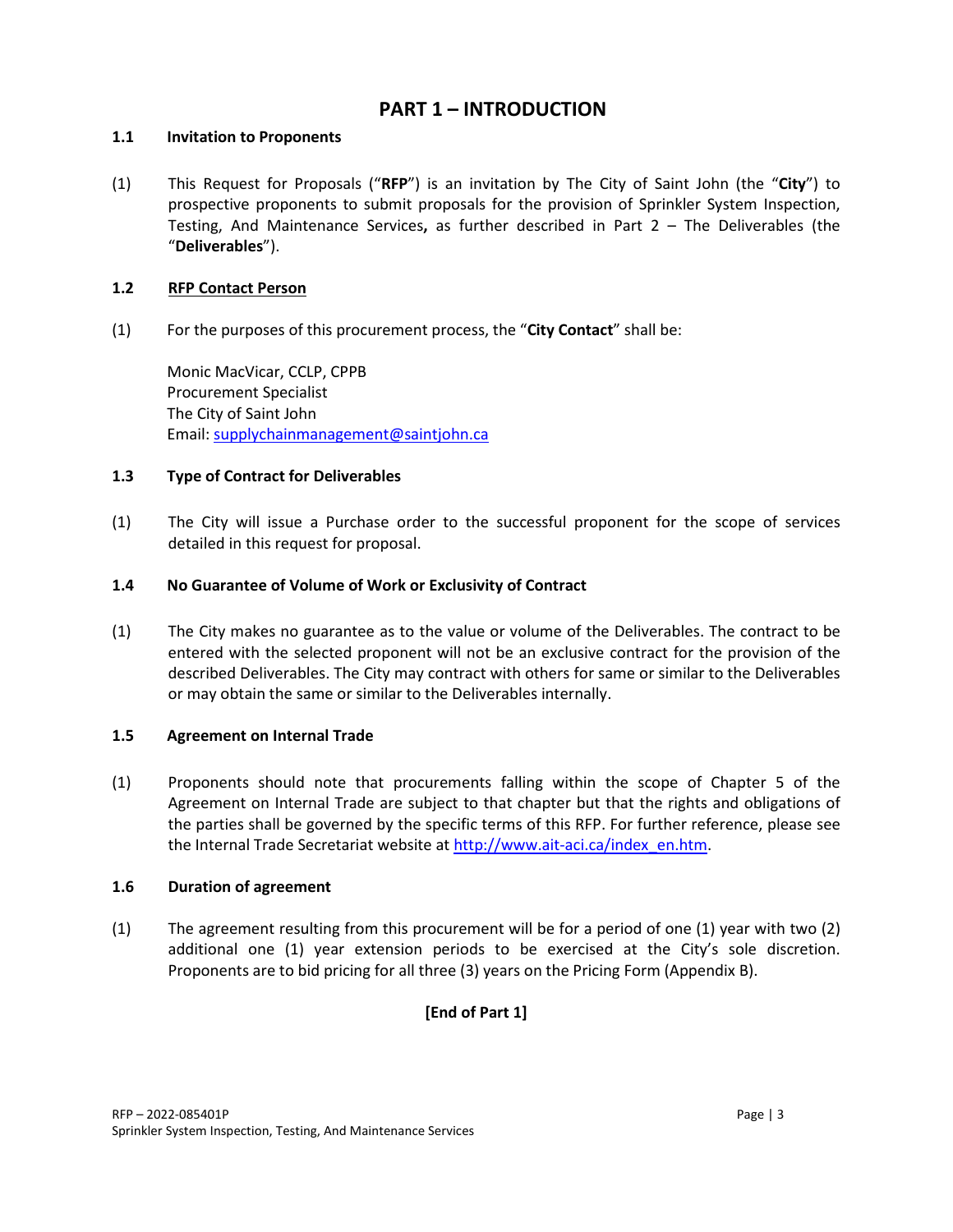# **PART 2 – THE DELIVERABLES**

#### **2.1 Description of Deliverables**

(1) This RFP is an invitation to submit offers for the provision of Sprinkler System Inspection, Testing, And Maintenance Services, as further described in Appendix D – RFP Particulars – Section A – Scope and Requirements.

# **[End of Part 2]**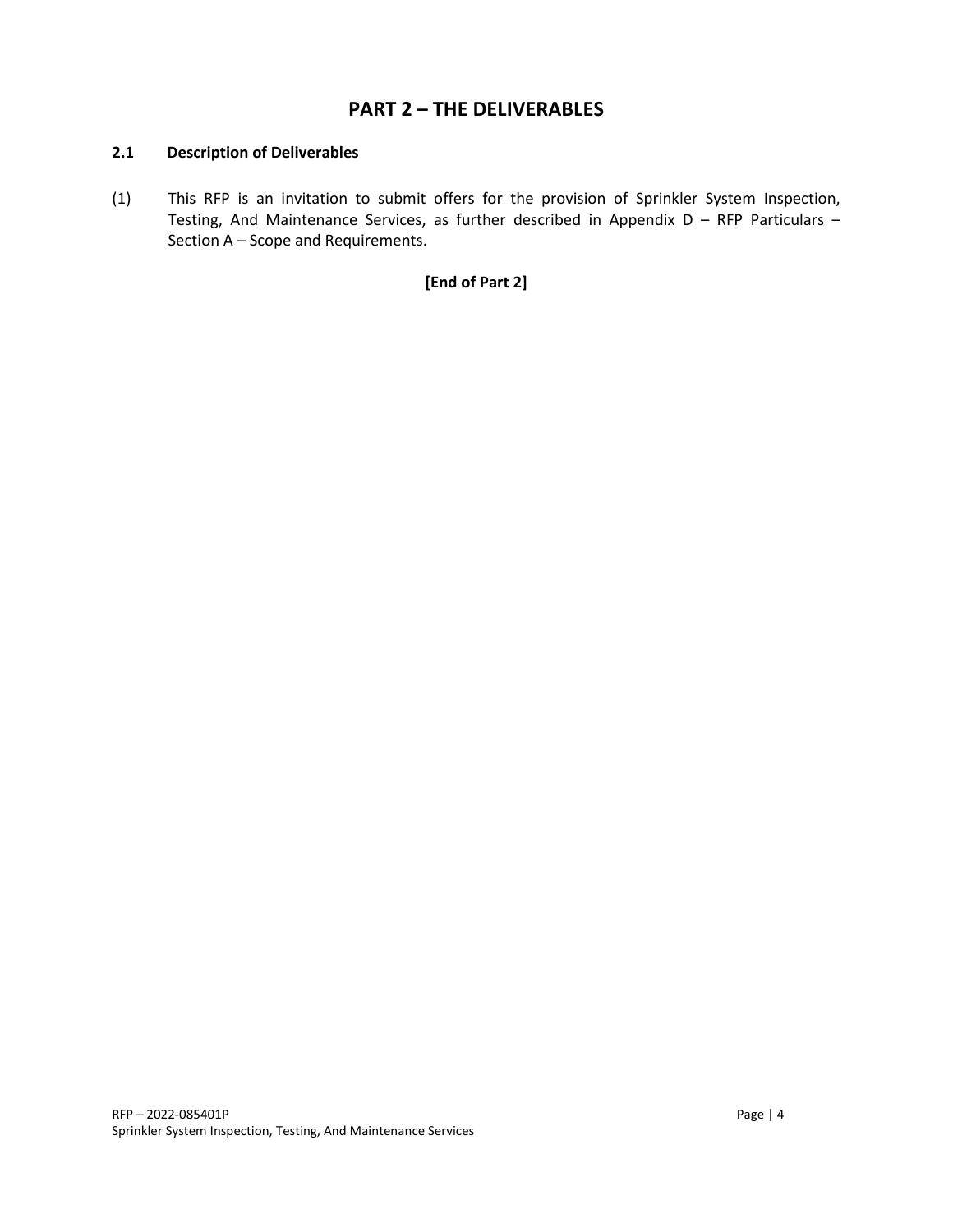# **PART 3 – EVALUATION OF PROPOSALS**

#### **3.1 Timetable**

#### (1) The RFP timetable is tentative only, and may be changed by the City at any time.

| Issue Date of RFP                       | Thursday, June 9 <sup>th</sup> , 2022                              |  |
|-----------------------------------------|--------------------------------------------------------------------|--|
| <b>Deadline for Questions</b>           | Tuesday, June 21 <sup>st</sup> , 2022, 4:00:00 p.m., Atlantic Time |  |
| Deadline for Issuing Addenda            | Thursday, June 23rd, 2022, 4:00:00 p.m., Atlantic Time             |  |
| <b>Submission Deadline</b>              | Thursday, June 30 <sup>th</sup> , 2022, 4:00:00 p.m., ADT          |  |
| <b>Rectification Period</b>             | 3 Business Days                                                    |  |
| Anticipated Deadline for Award of   TBD |                                                                    |  |
| Agreement                               |                                                                    |  |

#### **3.2 Submission Instructions**

#### **(A) Proposals Should Be Submitted at Prescribed Location**

(1) Proposals should be submitted at:

The City of Saint John Supply Chain Management, 1<sup>st</sup> Floor 175 Rothesay Avenue Saint John, New Brunswick, E2J 2B4 (the "**Prescribed Location**")

Attention: Monic MacVicar, CCLP, CPPB

#### **(B) Proposals Should Be Submitted in Prescribed Manner**

- (1) Proponents should submit one signed original and three bound copies of the technical proposal and supporting information, and one signed original copy and three bound copies of the financial proposal and supporting information.
- (2) The technical proposal should be sealed in an envelope, clearly indicating the proponent's name and address and marked: "**Technical Proposal: 2021-085401P – Sprinkler System Inspection, Testing, And Maintenance Services**".
- (3) The financial proposal should be sealed in a separate envelope, clearly indicating the proponent's name and address and marked: "**Financial Proposal: 2021-085401P – Sprinkler System Inspection, Testing, And Maintenance Services**".
- (4) Proposals sent by fax or email will be rejected.

#### **(C) Proposals Should Be Submitted on Time**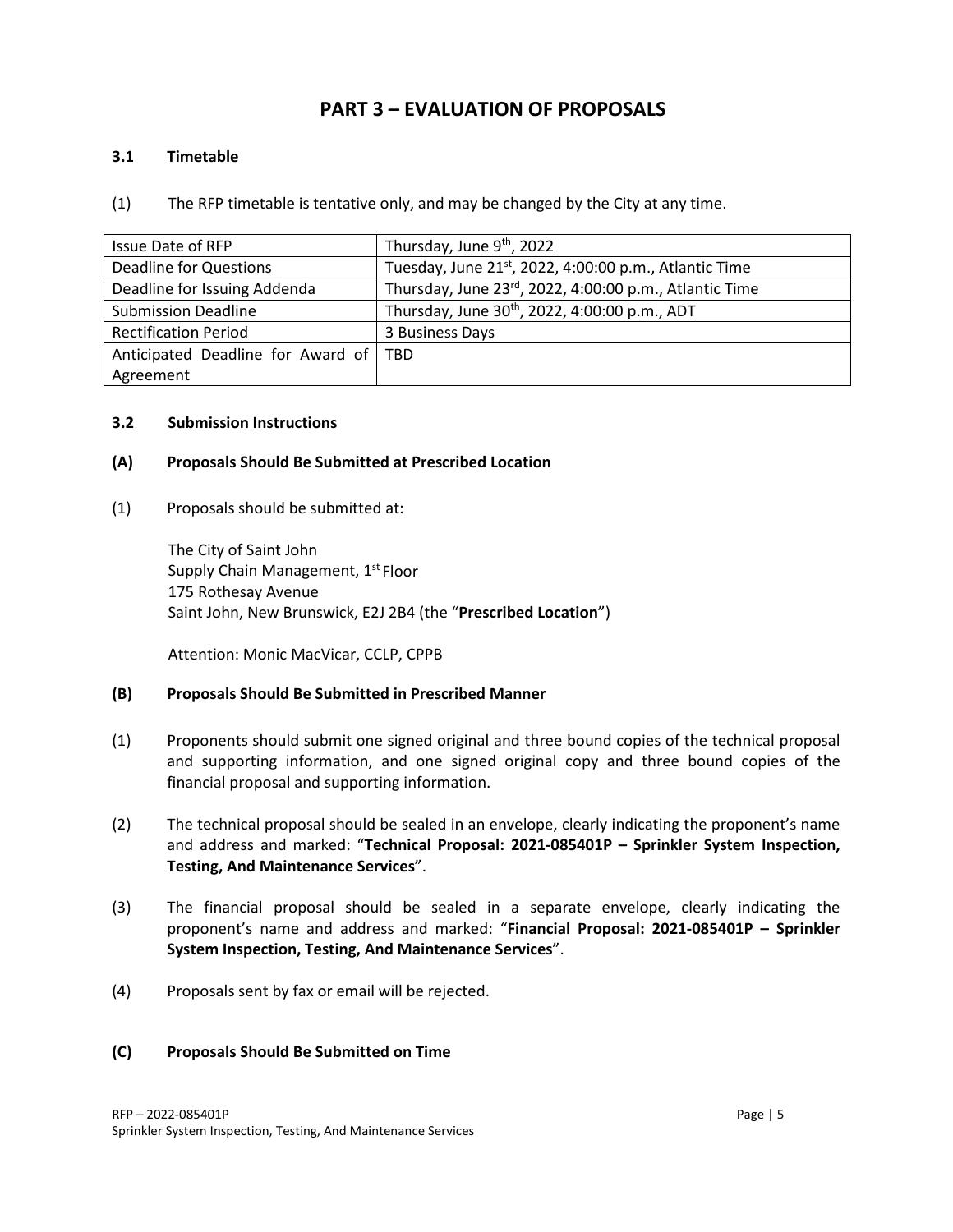- (1) Proposals shall be submitted at the Prescribed Location on or before the Submission Deadline. Proposals submitted after the Submission Deadline will be rejected.
- (2) Immediately following the Submission Deadline, proposals will be publicly opened in the office of the City Contact, at the Prescribed Location. Only the names and addresses of the proponents will be made public.

#### **(D) Amendment of Proposals**

(1) Proponents may amend their proposals prior to the Submission Deadline by submitting the amendment in a sealed package to the Prescribed Location. The sealed package shall be prominently marked with the RFP title and number and the full legal name and return address of the proponent. Any amendment should clearly indicate which part of the proposal the amendment is intended to affect.

## **(E) Withdrawal of Proposals**

(1) At any time throughout the RFP process, a proponent may withdraw a submitted proposal. To effect a withdrawal, a notice of withdrawal must be sent to the City Contact and must be signed by an authorized representative. The City is under no obligation to return withdrawn proposals.

## **3.3 Stages of Proposal Evaluation**

- (1) The City will conduct the evaluation of proposals and selection of the highest ranked proponent in the following three stages described in further detail below:
	- (a) Stage I Mandatory Requirements and Rectification
	- (b) Stage II Evaluation of Rated Criteria and Pricing
	- (c) Stage III –Selection and Final Negotiation

# **(A) Stage I – Mandatory Requirements and Rectification**

#### **Submission and Rectification Period**

Stage I will consist of a review to determine which proposals comply with all of the mandatory requirements. Proposals failing to satisfy the mandatory requirements as of the Submission Deadline will be provided an opportunity to rectify any deficiencies. Proposals satisfying the mandatory requirements during the Rectification Period, as described in Part 3 – Section 3.1 – Timetable will proceed to Stage II. Proposals failing to satisfy the mandatory requirements within the Rectification Period will be excluded from further consideration. The Rectification Period will begin to run from the date and time that the City issues its rectification notice to the proponents.

#### **Mandatory Submission Forms**

Other than inserting the information requested on the mandatory submission forms set out in this RFP, a proponent may not make any changes to any of the forms.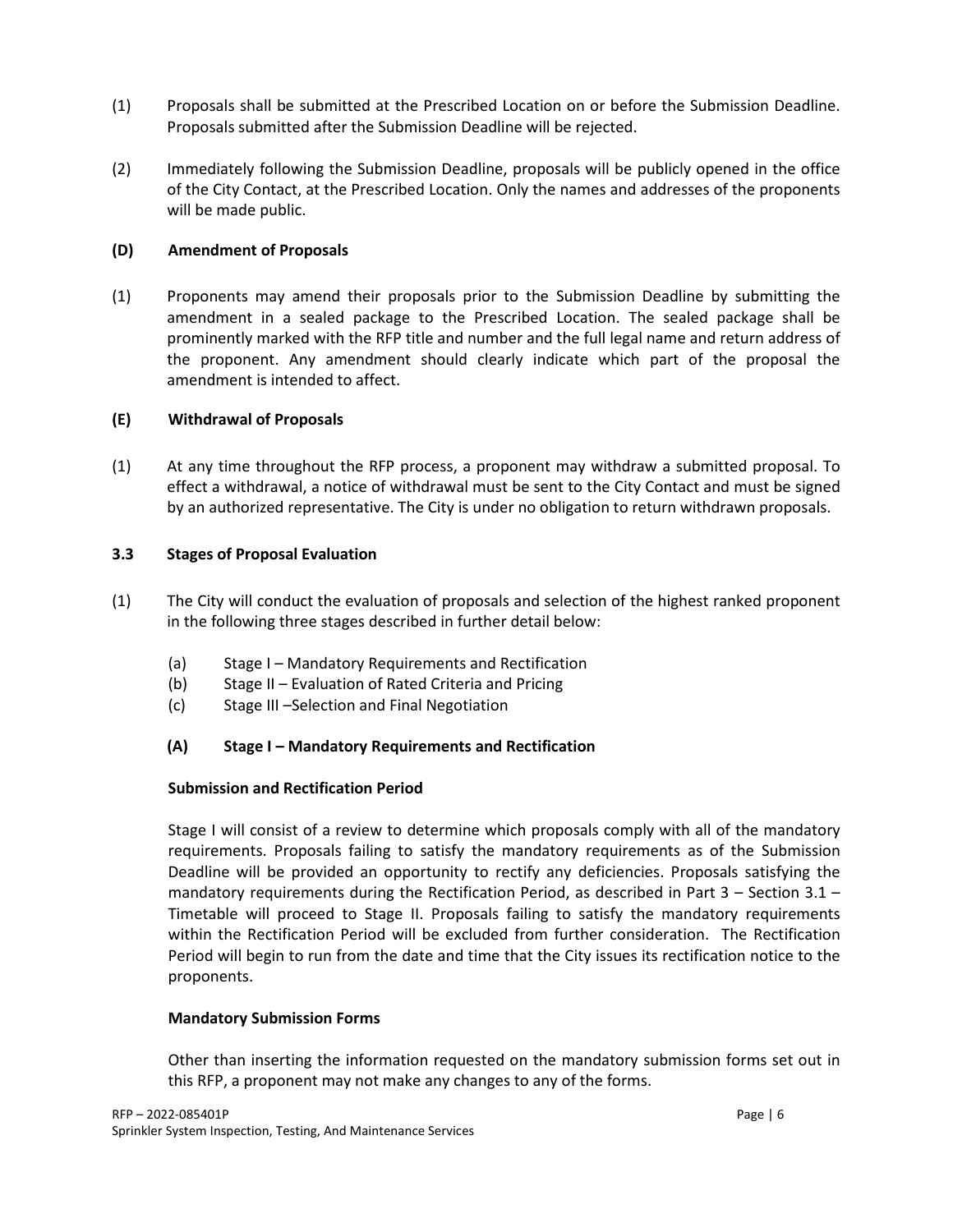#### **Submission Form (Appendix A)**

Each proponent must complete the Submission Form and include it with their technical proposal. The Submission Form must be signed by an authorized representative of the proponent.

## **Pricing Form (Appendix B)**

Each proponent must complete the Pricing Form and include it with their financial proposal. The Pricing Form must be completed according to the instructions contained in the form. Fees must be provided in Canadian funds, inclusive of all costs, applicable duties, overhead, and insurance costs, except for HST/GST.

#### **Reference Form (Appendix C)**

Each proponent must complete the Reference Form and include it with its technical proposal.

#### **Other Mandatory Requirements**

Each proposal must:

- (a) Be in English.
- (b) Be for the entire scope of work as described in Appendix  $D -$  Section A Scope and Requirements. Incomplete proposals or proposals for only part of the Scope and Requirements described in Appendix D shall be disqualified.

#### **(B) Stage II – Evaluation of Rated Criteria and Pricing**

Stage II will consist of a scoring by the City of each qualified proposal on the basis of the rated criteria and the pricing in accordance Appendix D – Section B – Evaluation Criteria.

# **(C) Stage III – Selection and Final Negotiation**

Once the proposals have been evaluated as per Stage II, and if the City wishes to request changes and/or improvements to the proponent's proposal, the top-ranked proponent may be selected to enter into direct negotiations.

During the negotiation, the City may provide the top-ranked proponent with any additional information and may seek further information and proposal improvements. After the negotiation, the top-ranked proponent may be invited to revise its initial proposal and submit its BAFO to the City.

# **[End of Part 3]**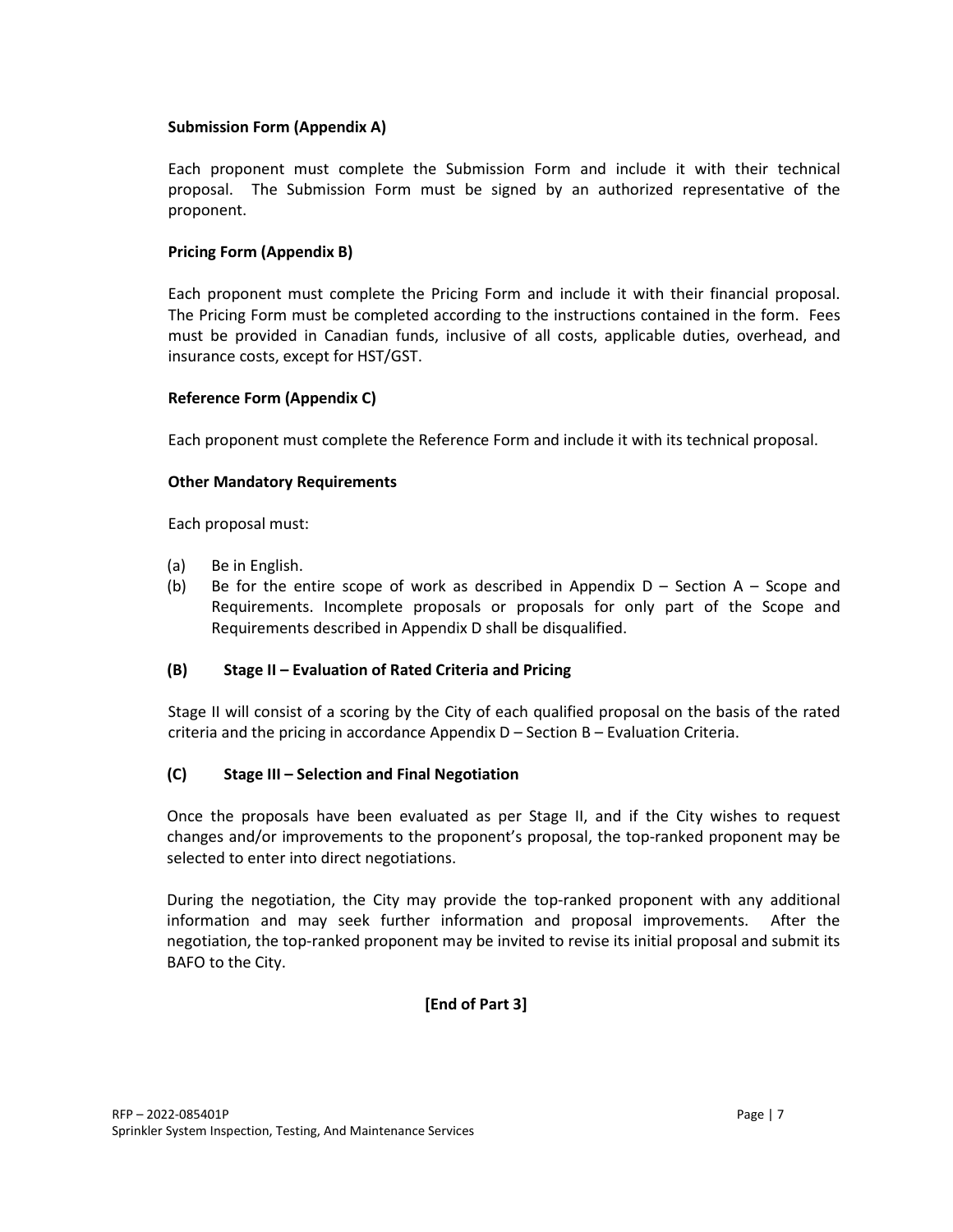# **PART 4 – TERMS AND CONDITIONS**

## **4.1 General Information and Instructions**

#### **(A) Proponents to Follow Instructions**

(1) Proponents should structure their proposals in accordance with the instructions in this RFP. Where information is requested in this RFP, any response made in a proposal should reference the applicable part, section, subsection or paragraph numbers of this RFP.

## **(B) Information in RFP Only an Estimate**

- (1) The City and its representatives shall not be liable for any information or advice or any discrepancies or errors or omissions that may be contained in this RFP or an Addenda, appendices, data, materials or documents (electronic or otherwise) attached or provided to the proponents pursuant to this RFP.
- (2) The City and its advisors make no representation, warranty or guarantee as to the accuracy of the information contained in this RFP or issued by way of addenda. Any quantities shown or data contained in this RFP or provided by way of addenda are estimates only and are for the sole purpose of indicating to proponents the general scale and scope of the work. It is the proponent's responsibility to obtain all the information necessary to prepare a proposal in response to this RFP.

#### **(C) Proponents Shall Bear Their Own Costs**

(1) The proponent shall bear all costs associated with or incurred in the preparation and presentation of its proposal, including, if applicable, costs incurred for interviews, and/or presentations.

#### **4.2 Communication after Issuance of RFP**

#### **(A) Proponents to Review RFP**

- (1) Proponents shall promptly examine all of the documents comprising this RFP, and
	- (a) Shall report any errors, omissions or ambiguities; and
	- (b) May direct questions or seek additional information in writing by email to the City Contact on or before the Deadline for Questions. All questions submitted by proponents by email to the City Contact shall be deemed to be received once the email has entered into the City Contact's email inbox. No such communications are to be directed to anyone other than the City Contact. The City is under no obligation to provide additional information, and the City shall not be responsible for any information provided by or obtained from any source other than the City Contact.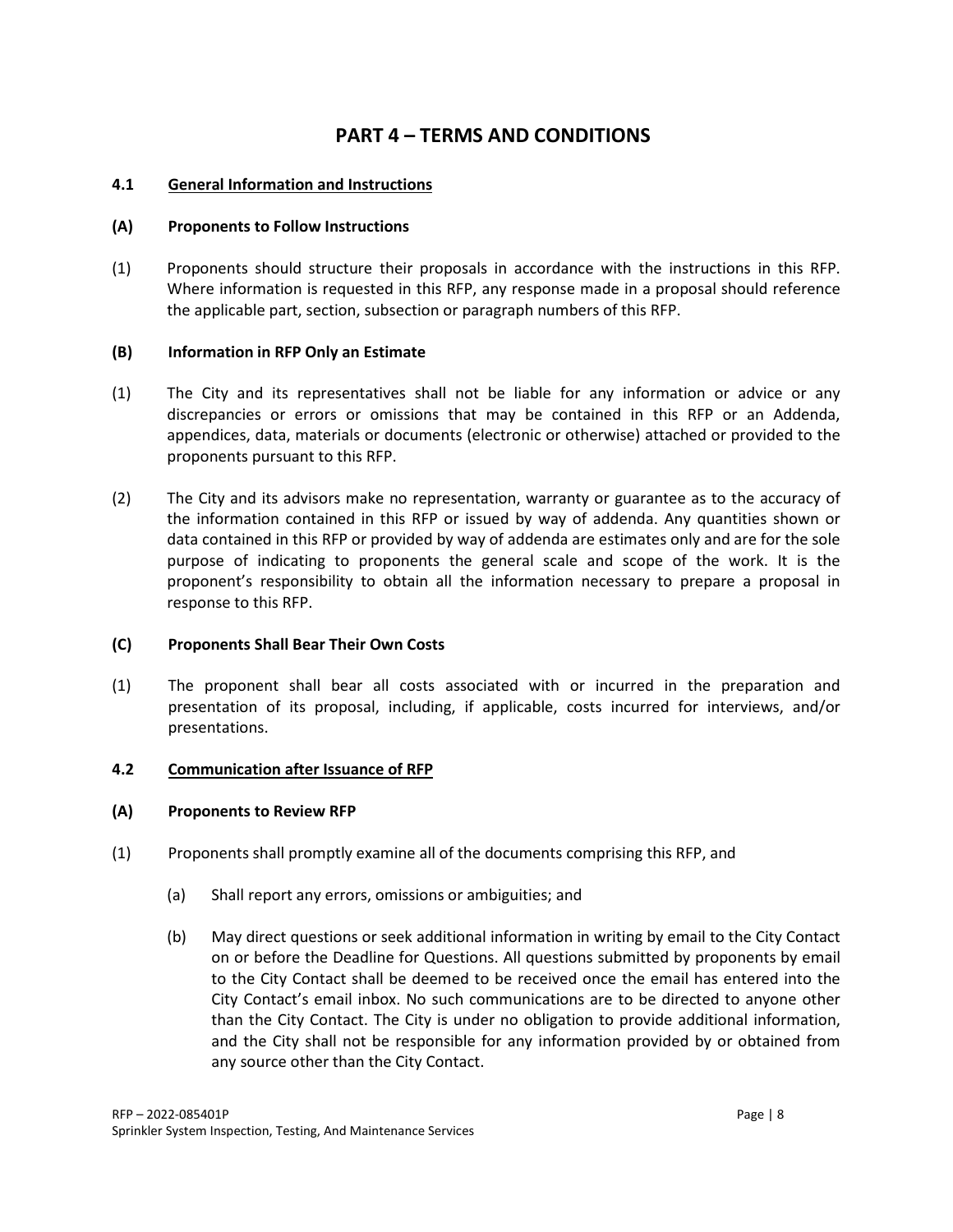(2) It is the responsibility of the proponent to seek clarification from the City Contact on any matter it considers to be unclear. The City shall not be responsible for any misunderstanding on the part of the proponent concerning this RFP or its process.

#### **(B) All New Information to Proponents by Way of Addenda**

- (1) This RFP may be amended only by an addendum in accordance with this subsection. If the City, for any reason, determines that it is necessary to provide additional information relating to this RFP, such information will be communicated to all proponents by addenda. Each addendum forms an integral part of this RFP.
- (2) Such addenda may contain important information, including significant changes to this RFP. Proponents are responsible for obtaining all addenda issued by the City. Addenda may be obtained from the City's website [\(www.saintjohn.ca\)](http://www.saintjohn.ca/) under the menu option "Tender and Proposals". In Appendix A, proponents should confirm their receipt of all addenda by setting out the number of each addendum in the space provided.

## **(C) Post-Deadline Addenda and Extension of Submission Deadline**

(1) If any addendum is issued after the Deadline for Issuing Addenda, the City may at its discretion extend the Submission Deadline for a reasonable period of time.

## **(D) Verify, Clarify and Supplement**

(1) When evaluating responses, the City may request further information from the proponent or third parties in order to verify, clarify, or supplement the information provided in the proponent's proposal. The City may revisit and re-evaluate the proponent's response or ranking on the basis of any such information.

#### **(E) No Incorporation by Reference**

(1) The entire content of the proponent's proposal should be submitted in a fixed form, and the content of websites or other external documents referred to in the proponent's proposal will not be considered to form part of its proposal.

#### **(F) Proposal to Be Retained by the City**

(1) The City will not return the proposal or any accompanying documentation submitted by a proponent.

# **4.3 Debriefing**

# **(A) Debriefing**

(1) Upon written request from any proponent, the City may provide a more detailed oral debriefing either by phone or in person, as required by the proponent. The written request shall be submitted to the City Contact no later than 15 calendar days after such notification.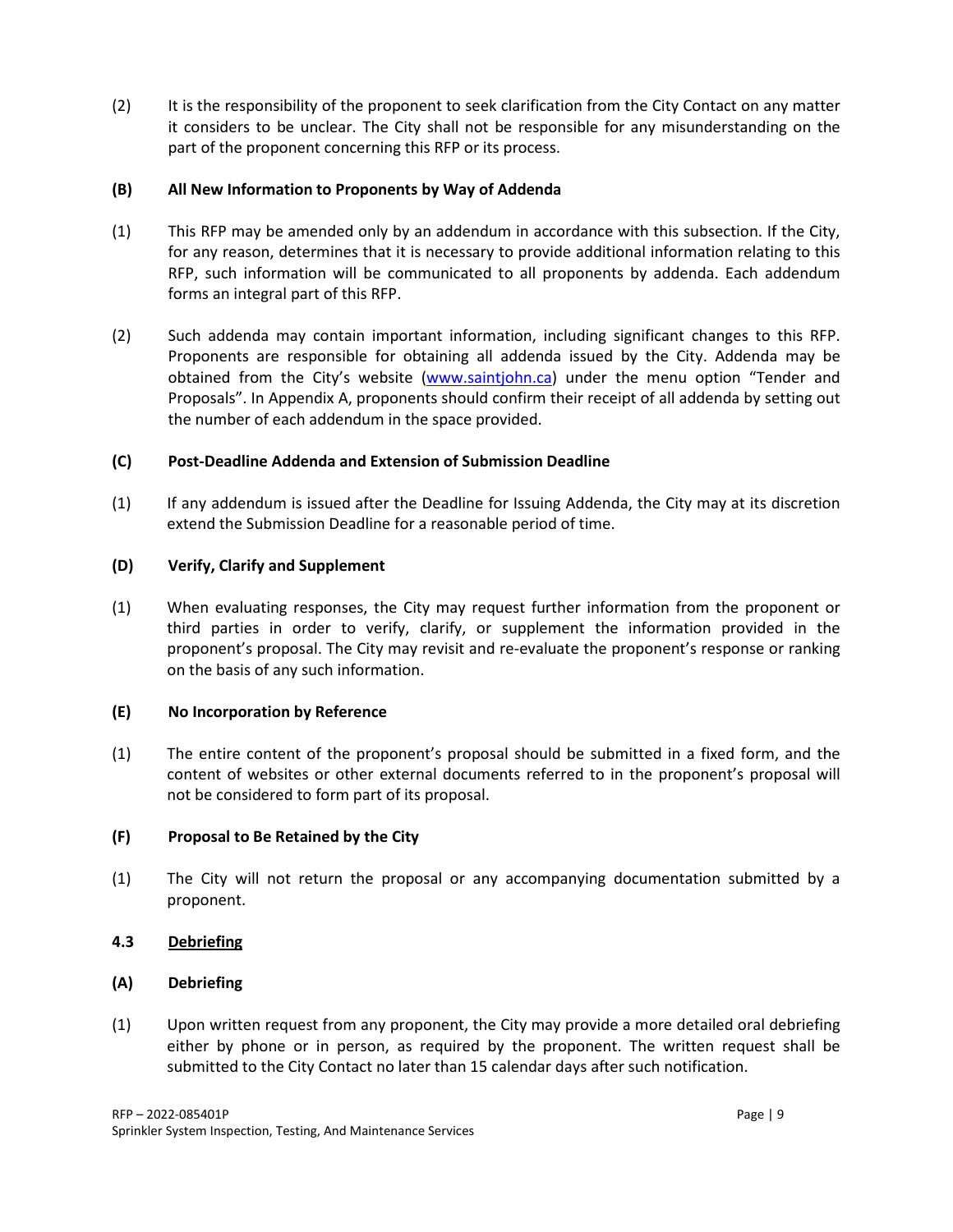(2) The acceptance of the successful proposal shall not be discussed during a debriefing.

## **(B) Procurement Protest Procedure**

- (1) The parties shall attempt to negotiate all disputes in good faith.
- (2) In the event the parties are unable through good faith negotiations to mutually resolve any dispute, controversy or claim arising out of, in connection with, or in relation to the interpretation, performance or breach of this RFP, such dispute, controversy or claim shall be referred to the dispute resolution procedure in accordance to Part 4 – Section 4.8 – Dispute Resolution Procedure.

## **4.4 Prohibited Conduct**

#### **(A) Proponent Not to Communicate with Media**

(1) A proponent may not at any time directly or indirectly communicate with the media in relation to this RFP or any agreement entered into pursuant to this RFP without first obtaining the written permission of the City Contact.

## **(B) No Lobbying**

(1) A proponent may not, in relation to this RFP or the evaluation and selection process, engage directly or indirectly in any form of political or other lobbying whatsoever to influence the selection of the successful proponent.

#### **(C) Illegal or Unethical Conduct**

(1) Proponents shall not engage in any illegal business practices, including activities such as bidrigging, price-fixing, bribery, fraud or collusion. Proponents shall not engage in any unethical conduct, including other inappropriate communications, offering gifts to members of Common Council, employees, officers or other representatives of the City, deceitfulness, submitting proposals containing misrepresentations or other misleading or inaccurate information, or any other conduct that compromises or may be seen to compromise the competitive process provided for in this RFP.

#### **(D) Past Performance or Inappropriate Conduct**

- (1) The City may prohibit a proponent from participating in the procurement process based on past performance or based on inappropriate conduct in a prior procurement process.
- (2) Such inappropriate conduct shall include, but not be limited to the following:
	- (a) All the conducts as described in Part 4 Section 4.4;
	- (b) The refusal of the proponent to honour its pricing or other commitments made in its proposal; or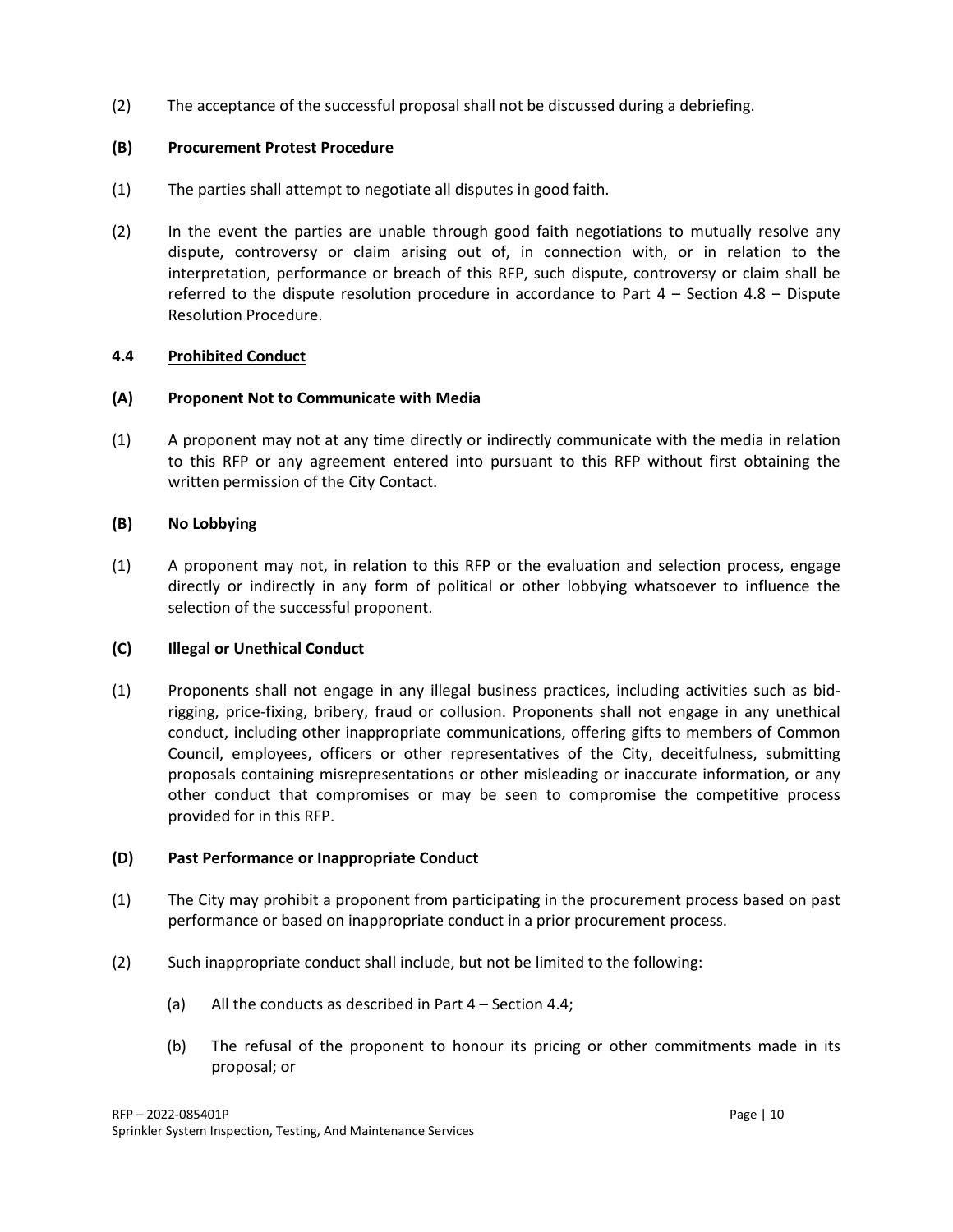(c) Any other conduct, situation or circumstance determined by the City, in its sole and absolute discretion, to constitute a Conflict of Interest.

## **4.5 Confidential Information**

## **(A) Confidential Information of City**

- (1) All information provided by or obtained from the City in any form in connection with this RFP either before or after the issuance of this RFP:
	- (a) Is the sole property of the City and must be treated as confidential;
	- (b) Is not to be used for any purpose other than replying to this RFP and the performance of any subsequent Contract;
	- (c) Must not be disclosed by the proponent to any person, other than persons involved in the preparation of the proponent's proposal or the performance of any subsequent contract, without prior written authorization from the City; and
	- (d) Shall be returned by the proponents to the City immediately upon the request of the City.

## **(B) Confidential Information of Proponent**

(1) A proponent should identify any information in its proposal or any accompanying documentation supplied in confidence for which confidentiality is to be maintained by the City. The confidentiality of such information will be maintained by the City, except as otherwise required by law or by order of a court or tribunal. Proponents are advised that their proposals will, as necessary, be disclosed, on a confidential basis, to the City's advisors retained for the purpose of evaluating or participating in the evaluation of their proposals. If a proponent has any questions about the collection and use of personal information pursuant to this RFP, questions are to be submitted to the City Contact.

#### **4.6 Procurement Process Non-Binding**

#### **(A) No Contract A and No Claims**

- (1) The procurement process is not intended to create and shall not create a formal legally binding bidding process and shall instead be governed by the law applicable to direct commercial negotiations.
- (2) For greater certainty and without limitation:
	- (a) This RFP shall not give rise to any Contract A based tendering law duties or any other legal obligations arising out of any process contract or collateral contract; and
	- (b) Neither the proponent nor the City shall have the right to make any claims (in contract, tort, equity or otherwise) against the other with respect to the award of a contract, failure to award a contract or failure to honour a response to this RFP.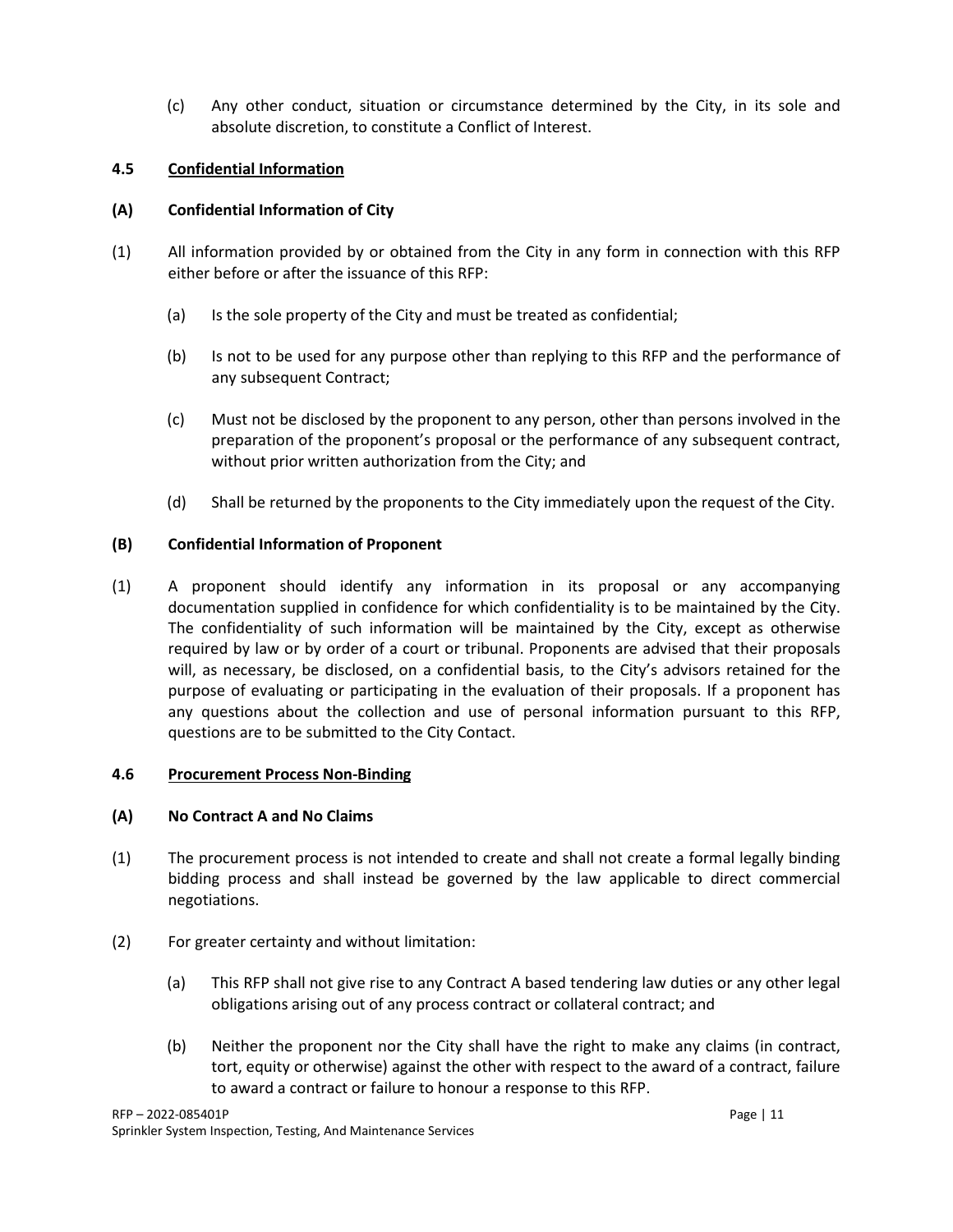## **(B) No Contract until Execution of Written Contract**

(1) The RFP process is intended to identify the highest ranked proponent for the purposes of entering into a contract. No legal relationship or obligation regarding the procurement of any good or service shall be created between the proponent and the City by the RFP process until the issuance of a purchase order for the acquisition of such goods and/or services.

#### **(C) Non-Binding Price Estimates**

(1) While the pricing information provided in responses will be non-binding prior to the issuance of a purchase order, such information will be assessed during the evaluation of the responses and the ranking of the proponents. Any inaccurate, misleading or incomplete information, including withdrawn or altered pricing, could adversely impact any such evaluation, ranking or contract award.

#### **(D) Disqualification for Misrepresentation**

(1) The City may disqualify the proponent or rescind a contract subsequently entered into if the proponent's response contains misrepresentations, omissions, or any other inaccurate, misleading or incomplete information.

## **(E) Cancellation**

(1) The City may cancel or amend the RFP process without liability at any time.

#### **4.7 Governing Law and Interpretation**

#### **(A) Governing Law**

- (1) The terms and conditions in this Part 4:
	- (a) Are included for greater certainty and are intended to be interpreted broadly and separately (with no particular provision intended to limit the scope of any other provision);
	- (b) Are non-exhaustive (and shall not be construed as intending to limit the pre-existing rights of the parties to engage in pre-contractual discussions in accordance with the common law governing direct commercial negotiations); and
	- (c) Are to be governed by and construed in accordance with the laws of the province of New Brunswick and the federal laws of Canada applicable therein.
	- (d) This procurement is also subject to the following Policies, Legislation and Internal Trade Agreement(s) including:
		- a. Atlantic Trade and Procurement Partnership
		- b. Canadian Free Trade Agreement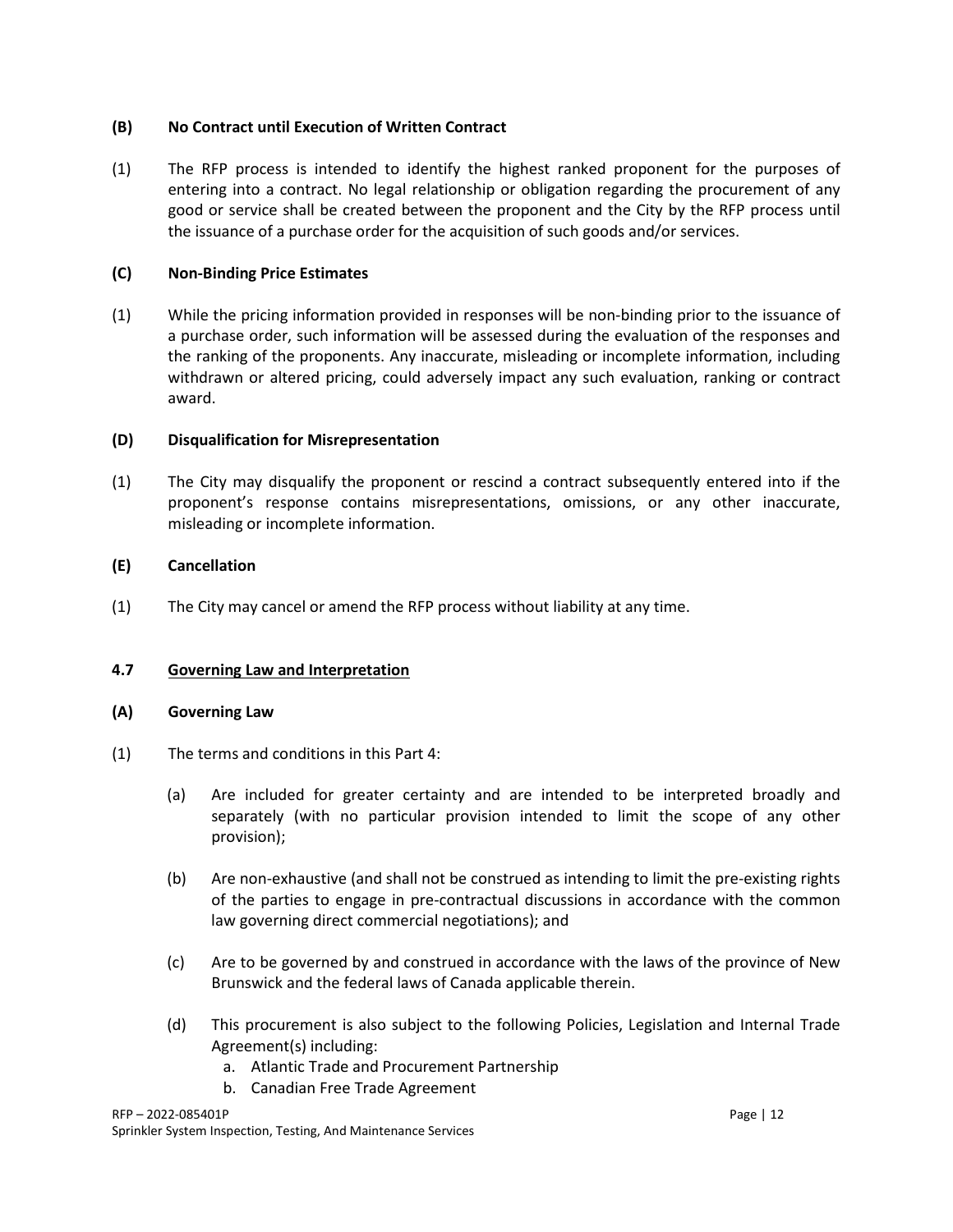- c. City of Saint John Policy for the Procurement of Goods, Services and Construction
- d. New Brunswick Procurement Act and Regulation 2014-93

# **(B) Reserved Rights**

The City reserves the right to:

- a) Reject an unbalanced Proposal. For the purpose of this section, an unbalanced Proposal is a Proposal containing a unit price which deviates substantially from, or does not fairly represent, reasonable and proper compensation for the unit of work bid or one that contains prices which appear to be so unbalanced as to adversely affect the interests of the City. The City reserves the right to use Proposals submitted in response to other like or similar Requests for Proposals as a guideline in determining if a proposal is unbalanced.
- b) Amend or modify the scope of a project, and/or cancel or suspend the Proposal Solicitation at any time for any reason.
- c) Require proponents to provide additional information after the Closing Date for the Proposal Solicitation to support or clarify their proposals.
- d) Not accept any or all proposals.
- e) Not accept a proposal from a proponent who is involved in litigation, arbitration or any other similar proceeding against the City.
- f) Reject any or all proposals without any obligation, compensation or reimbursement to any proponent or any of its team members.
- g) Withdraw a Proposal Solicitation and cancel or suspend the Proposal Solicitation process.
- h) Extend, from time to time, any date, any time period or deadline provided in a Proposal Solicitation (including, without limitation, the Proposal Solicitation Closing Date), upon written notice to all proponents.
- i) Assess and reject a proposal on the basis of
	- i. Information provided by references;
	- ii. The proponent's past performance on previous contracts;
	- iii. Information provided by a proponent pursuant to the City exercising its clarification rights under the Proposal Solicitation process;
	- iv. The proponent's experience with performing the type and scope of work specified including the proponent's experience;
	- v. Other relevant information that arises during a Proposal Solicitation process.
- j) Waive formalities and accept proposals which substantially comply with the requirements of the Proposal Solicitation.
- k) Verify with any proponent or with a third party any information set out in a proposal.
- l) Disqualify any proponent whose proposal contains misrepresentations or any other inaccurate or misleading information.
- m) Disqualify any proponent who has engaged in conduct prohibited by the Proposal Solicitation documents.
- n) Make changes including substantial changes to the proposal documents provided that those changes are issued by way of an addendum in the manner set out in the Proposal Solicitation documents.
- o) Select any proponent other than the proponent whose proposal reflects the lowest cost to the City.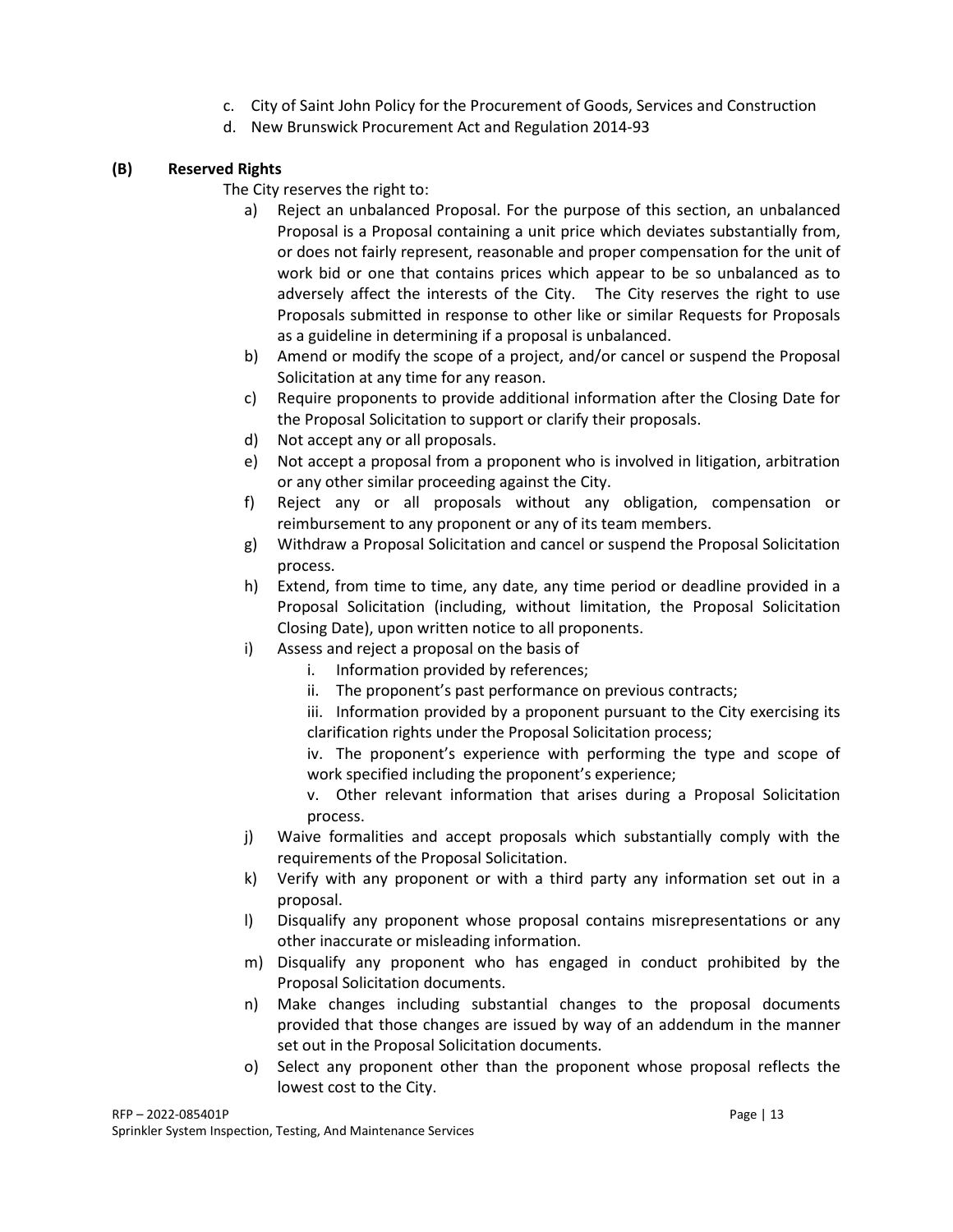- p) Cancel a Proposal Solicitation process at any stage.
- q) Cancel a Proposal Solicitation process at any stage and issue a new Proposal Solicitation for the same or similar deliverable.
- r) Accept any proposal in whole or in part.

And these reserved rights are in addition to any other express rights or any other rights which may be implied in the circumstances and the City shall not be liable for any expenses, costs, losses or any direct or indirect damages incurred or suffered by any proponent or any third party resulting from the City exercising any of its express or implied rights under a Proposal Solicitation.

#### **(C) Limitation Of Liability And Waiver**

In every Proposal Solicitation, the City shall draft the documents such that each proponent, by submitting a proposal, agrees that:

- a) Neither the City nor any of its employees, agents, advisers or representatives will be liable, under any circumstances, for any claims arising out of a Proposal Solicitation process including but not limited to costs of preparation of the proposal, loss of profits, loss of opportunity or any other claim.
- b) The proponent waives any claim for any compensation of any kind whatsoever including claims for costs of preparation of the proposal, loss of profit or loss of opportunity by reason of the City's decision to not accept the proposal submitted by the proponent, to award a contract to any other proponent or to cancel the Proposal Solicitation process, and the proponent shall be deemed to have agreed to waive such right or claim.

**[End of Part 4]**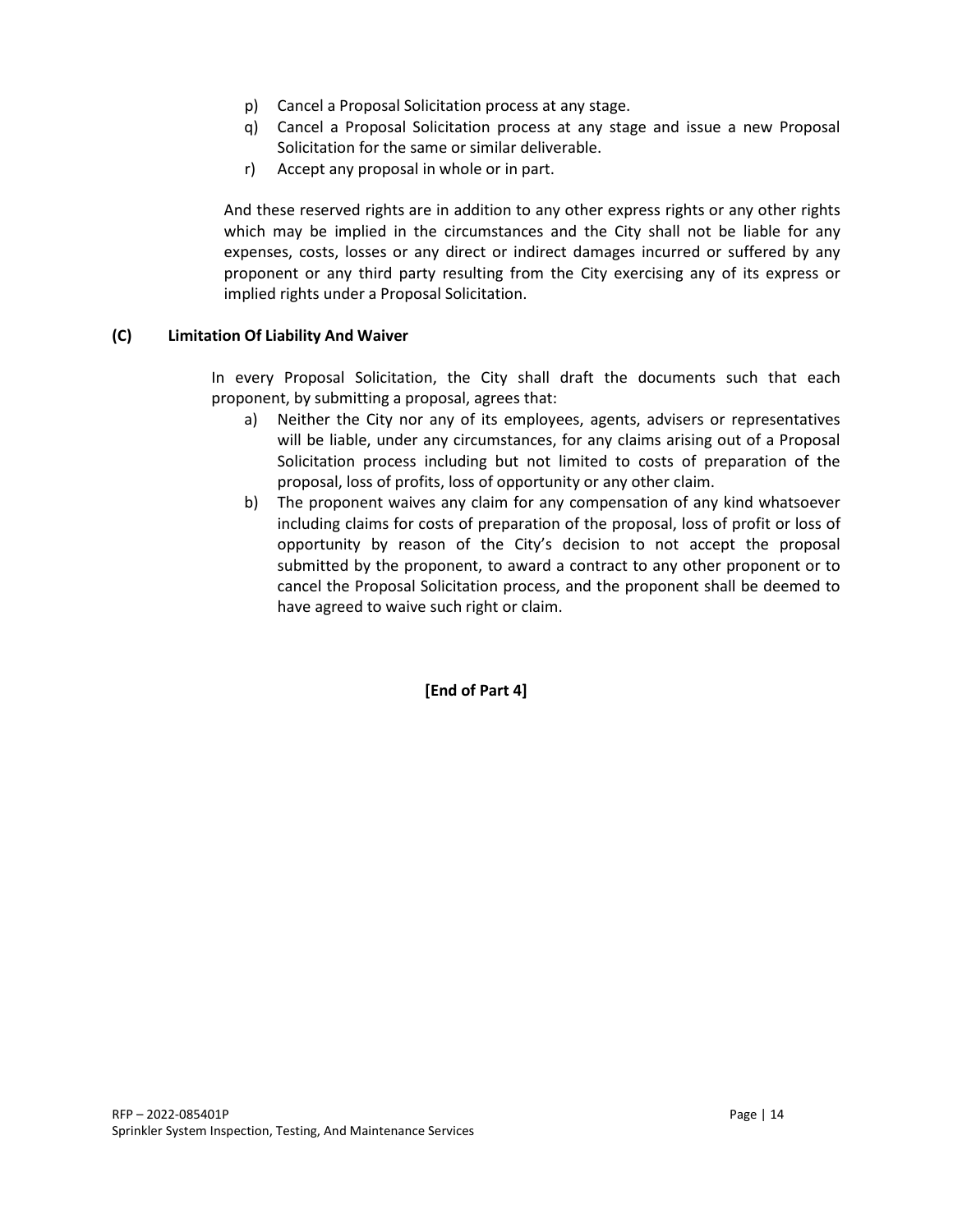# **APPENDIX A– SUBMISSION FORM**

#### **(A) Proponent Information**

| Please fill out the following form, and name one person to be the contact for your response to<br>this RFP response and for any clarifications or amendments that might be necessary. |  |  |  |
|---------------------------------------------------------------------------------------------------------------------------------------------------------------------------------------|--|--|--|
| Full Legal Name of Proponent:                                                                                                                                                         |  |  |  |
| Any Other Relevant Name<br>under Which the Proponent<br><b>Carries on Business:</b>                                                                                                   |  |  |  |
| <b>Street Address:</b>                                                                                                                                                                |  |  |  |
| City, Province/State:                                                                                                                                                                 |  |  |  |
| Postal Code:                                                                                                                                                                          |  |  |  |
| <b>Phone Number:</b>                                                                                                                                                                  |  |  |  |
| Fax Number:                                                                                                                                                                           |  |  |  |
| Company Website (If Any):                                                                                                                                                             |  |  |  |
| RFP Contact Person and Title:                                                                                                                                                         |  |  |  |
| <b>RFP Contact Phone:</b>                                                                                                                                                             |  |  |  |
| <b>RFP Contact Facsimile:</b>                                                                                                                                                         |  |  |  |
| <b>RFP Contact E-mail:</b>                                                                                                                                                            |  |  |  |

#### **(B) Acknowledgment of Non-Binding Procurement Process**

The proponent acknowledges that the RFP process will be governed by the terms and conditions of this RFP, and that, among other things, such terms and conditions confirm that this procurement process does not constitute a formal legally binding bidding process, and that there will be no legal relationship or obligations created until the City and the selected proponent have executed issued a purchase order.

# **(C) Ability to Provide Deliverables**

The proponent has carefully examined this RFP documents and has a clear and comprehensive knowledge of the Deliverables required under this RFP. The proponent represents and warrants its ability to provide the Deliverables required under this RFP in accordance with the requirements of this RFP for the fees set out in the Pricing Form and has provided a list of any subcontractors to be used to complete the proposed contract.

#### **(D) Mandatory Forms**

The proponent encloses as part of the proposal the mandatory forms set out below:

| <b>FORM</b>            | <b>INITIAL TO ACKNOWLEDGE</b> |
|------------------------|-------------------------------|
| <b>Submission Form</b> |                               |
| <b>Pricing Form</b>    |                               |
| <b>Reference Form</b>  |                               |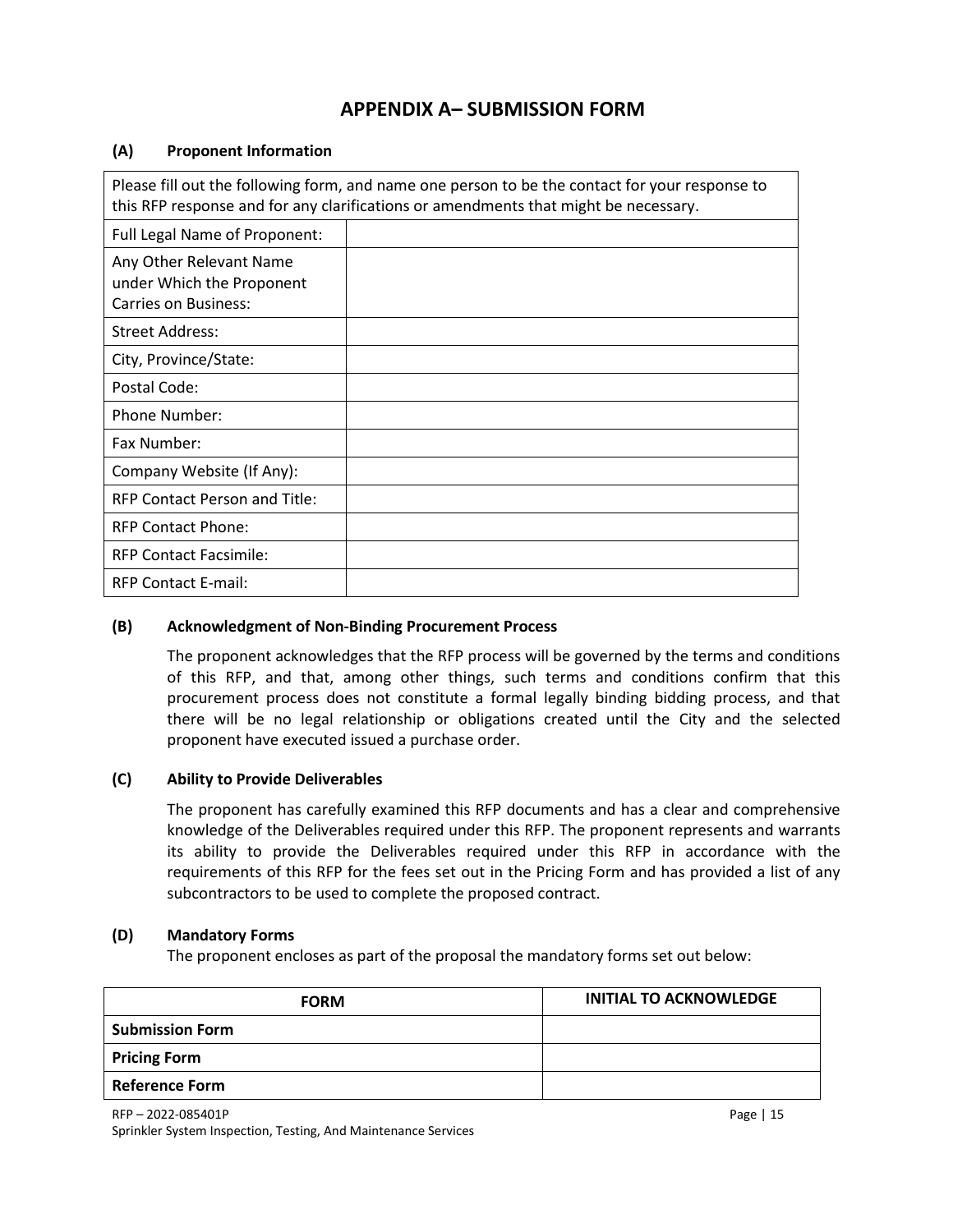**Notice to proponents:** There may be forms required in this RFP other than those set out above. See the Mandatory Requirements section of this RFP for a complete listing of mandatory forms.

#### **(E) Non-Binding Price Estimates**

The proponent has submitted its fees in accordance with the instructions in this RFP and in the Pricing Form set out in Appendix B. The proponent confirms that the pricing information provided is accurate. The proponent acknowledges that any inaccurate, misleading or incomplete information, including withdrawn or altered pricing, could adversely impact the acceptance of its quotation or its eligibility for future work.

#### **(F) Addenda**

The proponent is deemed to have read and accepted all addenda issued by the City prior to the Deadline for Issuing Addenda. The onus remains on proponents to make any necessary amendments to their proposal based on the addenda. The proponent confirms that it has received all addenda by listing the addenda numbers or, if no addenda were issued, by writing the word "None" on the following line: example the word "None" on the following line: to complete this section will be deemed to have received all posted addenda.

#### **(G) No Prohibited Conduct**

The proponent declares that it has not engaged in any conduct prohibited by this RFP.

#### **(H) Disclosure of Information**

The proponent hereby agrees that any information provided in this proposal, even if it is identified as being supplied in confidence, may be disclosed where required by law or if required by order of a court or tribunal. The proponent hereby consents to the disclosure, on a confidential basis, of this proposal by the City to the City's advisers retained for the purpose of evaluating or participating in the evaluation of this proposal.

| <b>Signature of Witness</b> | Signature of Proponent Representative       |
|-----------------------------|---------------------------------------------|
| Name of Witness             | Name                                        |
|                             | Title                                       |
|                             | Date                                        |
|                             | I have the authority to bind the proponent. |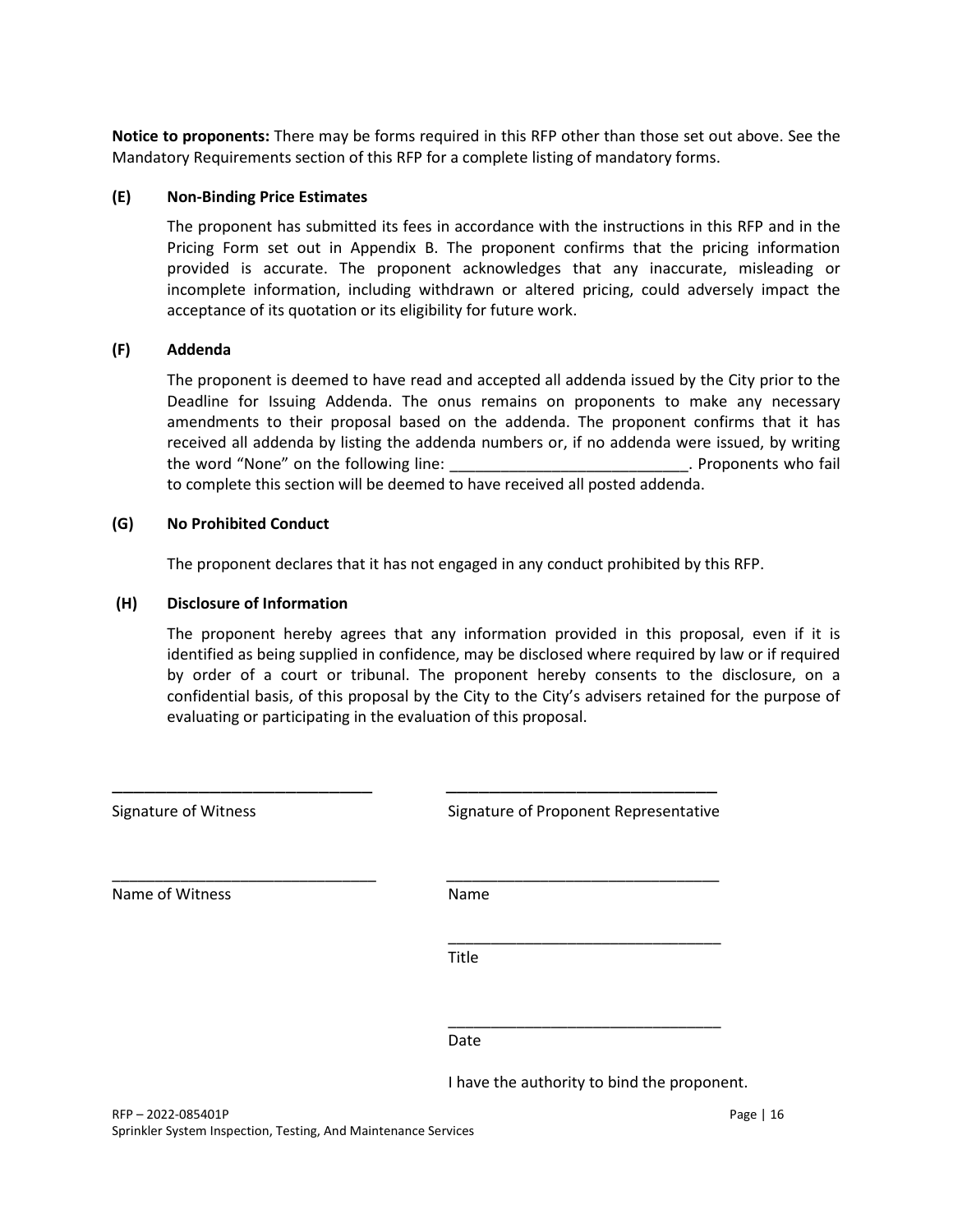# **APPENDIX B – PRICING FORM**

#### **(A) Pricing Form**

- (1) Complete the following table to provide Sprinkler System Inspection, Testing, And Maintenance Services pricing based on the specifications, terms and conditions of this RFP, and exclusive of taxes.
- (2) lump-sum price (broken down by facility) in a tabular format similar to that provided below to provide Inspection, Testing, and Maintenance Services (including reporting) as described in Appendix D – RFP Particulars, Sections 3.2 and 3.3.

| NO. | <b>FACILITY</b>                          | <b>COST (EXCLUDING HST)</b> |                 |
|-----|------------------------------------------|-----------------------------|-----------------|
|     |                                          | <b>PER QUARTER</b>          | <b>PER YEAR</b> |
| 1.  | Hilton Belyea Arena                      |                             |                 |
| 2.  | <b>Stewart Hurley Arena</b>              |                             |                 |
| 3.  | Charles Gorman Arena                     |                             |                 |
| 4.  | Peter Murray Arena                       |                             |                 |
| 5.  | <b>CE Nick Nicole Community Centre</b>   |                             |                 |
| 6.  | <b>Carleton Community Centre</b>         |                             |                 |
| 7.  | City Market                              |                             |                 |
| 8.  | City Market Pedway                       |                             |                 |
| 9.  | <b>Municipal Operations Building</b>     |                             |                 |
| 10. | <b>Central Fleet Garage</b>              |                             |                 |
| 11. | <b>TD Station Pedway</b>                 |                             |                 |
| 12. | Paint Booth North Works                  |                             |                 |
| 13. | <b>Police Headquarters</b>               |                             |                 |
| 14. | Milledgeville Wastewater Treatment Plant |                             |                 |
| 15. | Lord Beaverbrook Rink                    |                             |                 |
| 16. | Saint John Transit                       |                             |                 |
|     | <b>TOTALS (EXCLUDING HST)</b>            | <b>PER QUARTER</b>          | <b>PER YEAR</b> |

#### **Lump Sum Price to Provide Inspection, Testing, and Maintenance Services**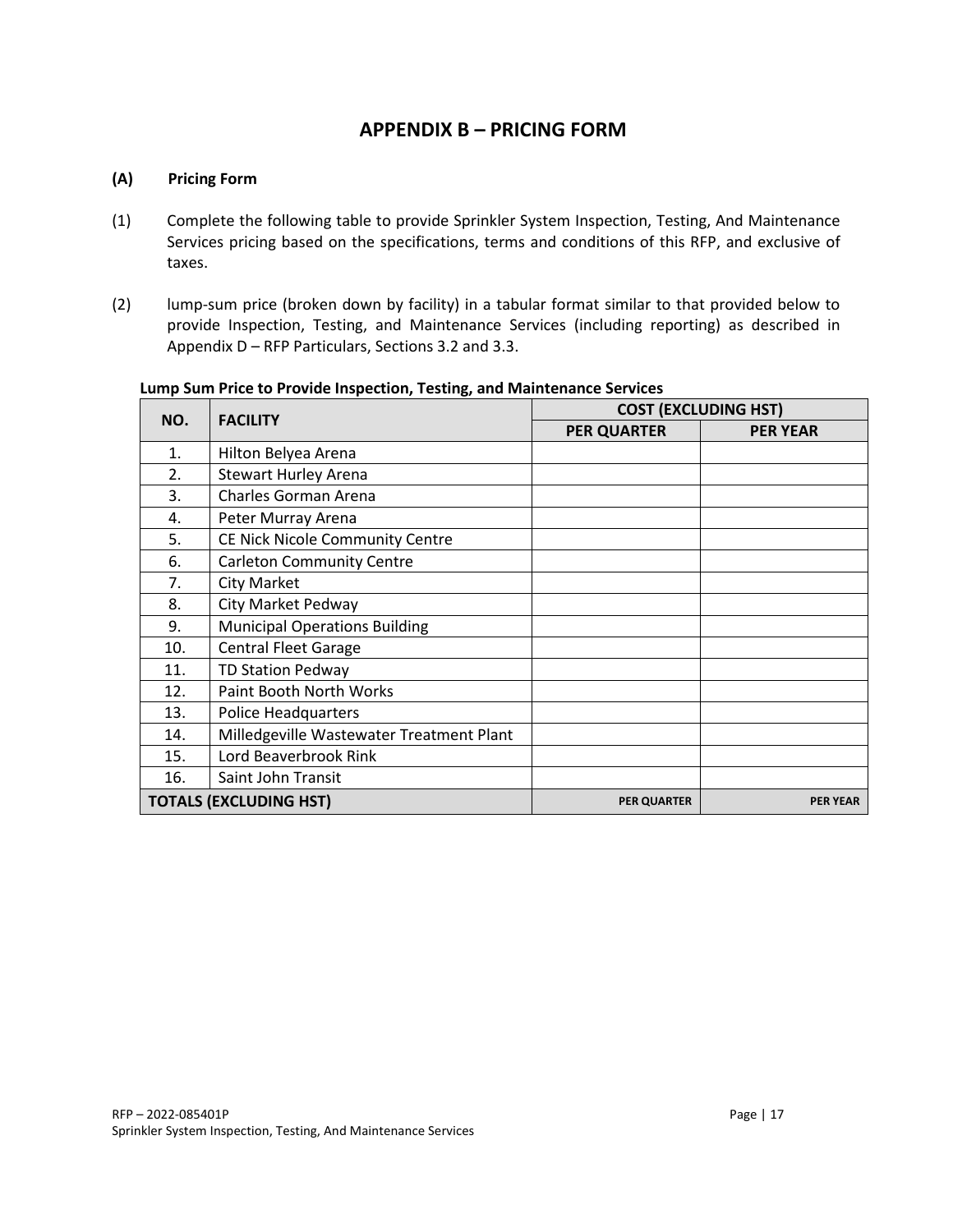(3) Unit rates for all personnel that would be involved in maintenance, repairs, and emergency response as well as percentage markup on materials in a tabular format similar to that provided below.

| NO. | <b>DESCRIPTION</b>                                  | <b>APPROXIMATE</b><br><b>YEARLY</b><br><b>QUANTITY</b> | <b>RATE</b> |
|-----|-----------------------------------------------------|--------------------------------------------------------|-------------|
| 1.  | Regular time (8:00am to 5:00pm - Monday to Friday)  | 150 hours                                              | hr          |
| 2.  | Overtime                                            | 30 hours                                               | hr ّ        |
| 3.  | Percentage mark-up on materials                     | N/A                                                    | %           |
| 4.  | Equipment charges (if applicable - please describe) |                                                        |             |
|     | a)                                                  |                                                        |             |
|     | b)                                                  |                                                        |             |
|     | C)                                                  |                                                        |             |

#### **Unit Rates to Complete Maintenance, Repairs, and Provide Emergency Response**

#### **Notes:**

- \* Costs above are to be inclusive of all administrative costs, overhead, and profit and shall be exclusive of HST
- \*\* Costs for labour shall include all wages, fringe benefits, insurance, transportation, working tools, equipment costs, etc. and other charges incurred to provide the required services
- \*\*\* Percentage mark-up on materials shall include pick-up, transportation, delivery, and all other charges incurred in order to provide required materials to the place of installation
- \*\*\*\* There is no guaranteed minimum amount of work in this Contract

#### Proponent Name: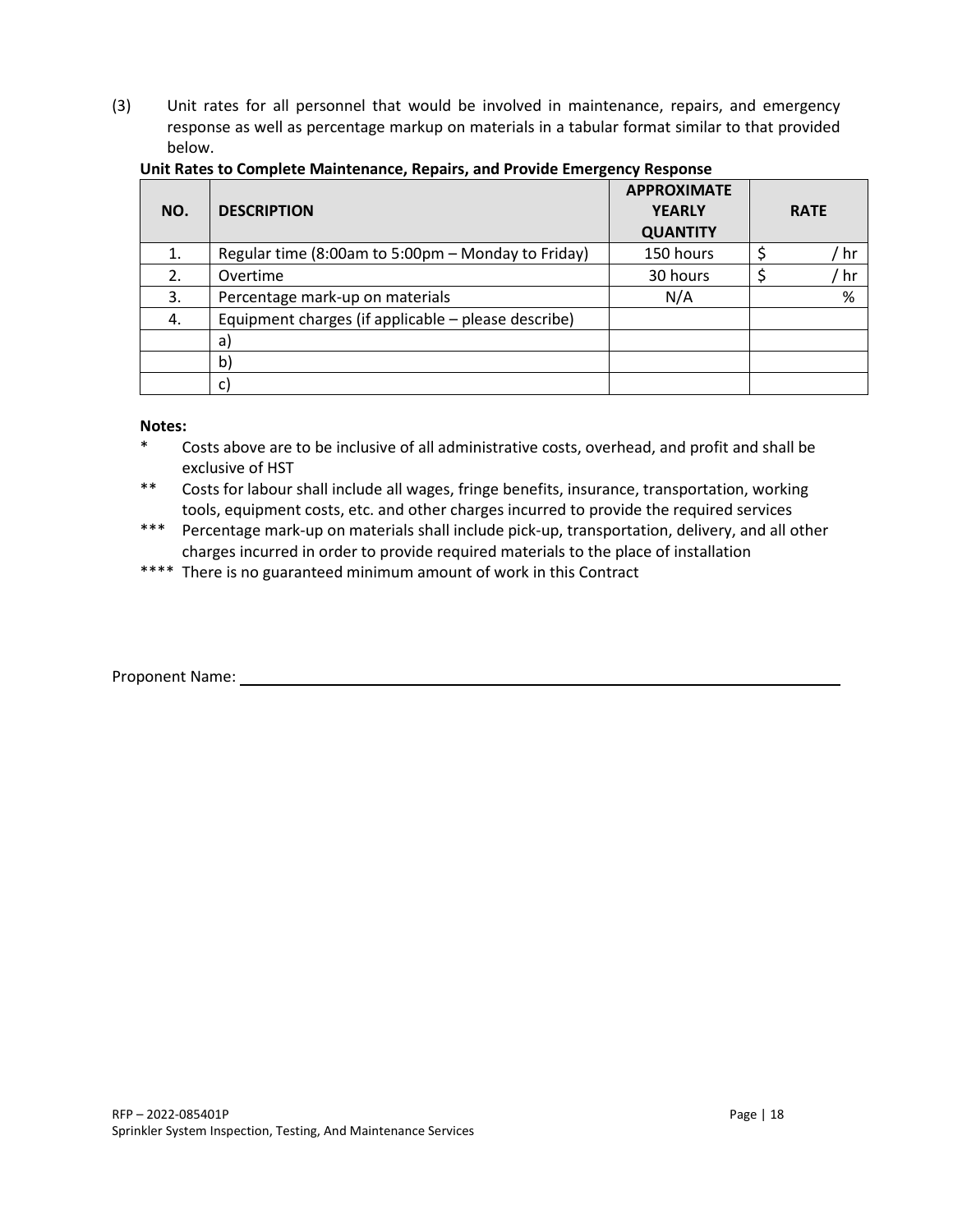# **APPENDIX C – REFERENCE FORM**

Each proponent is requested to provide three references from clients who have obtained similar goods or services to those requested in this RFP from the proponent in the last two years.

## **Reference #1**

| <b>Company Name:</b>             |  |
|----------------------------------|--|
| <b>Company Address:</b>          |  |
| <b>Contact Name:</b>             |  |
| <b>Contact Telephone Number:</b> |  |
| Date Work Undertaken:            |  |
| <b>Nature of Assignment:</b>     |  |
|                                  |  |
|                                  |  |
|                                  |  |

#### **Reference #2**

| <b>Company Name:</b>             |  |
|----------------------------------|--|
| <b>Company Address:</b>          |  |
| <b>Contact Name:</b>             |  |
| <b>Contact Telephone Number:</b> |  |
| Date Work Undertaken:            |  |
| <b>Nature of Assignment:</b>     |  |
|                                  |  |
|                                  |  |
|                                  |  |

## **Reference #3**

| <b>Company Name:</b>             |  |
|----------------------------------|--|
| <b>Company Address:</b>          |  |
| <b>Contact Name:</b>             |  |
| <b>Contact Telephone Number:</b> |  |
| <b>Date Work Undertaken:</b>     |  |
| <b>Nature of Assignment:</b>     |  |
|                                  |  |
|                                  |  |
|                                  |  |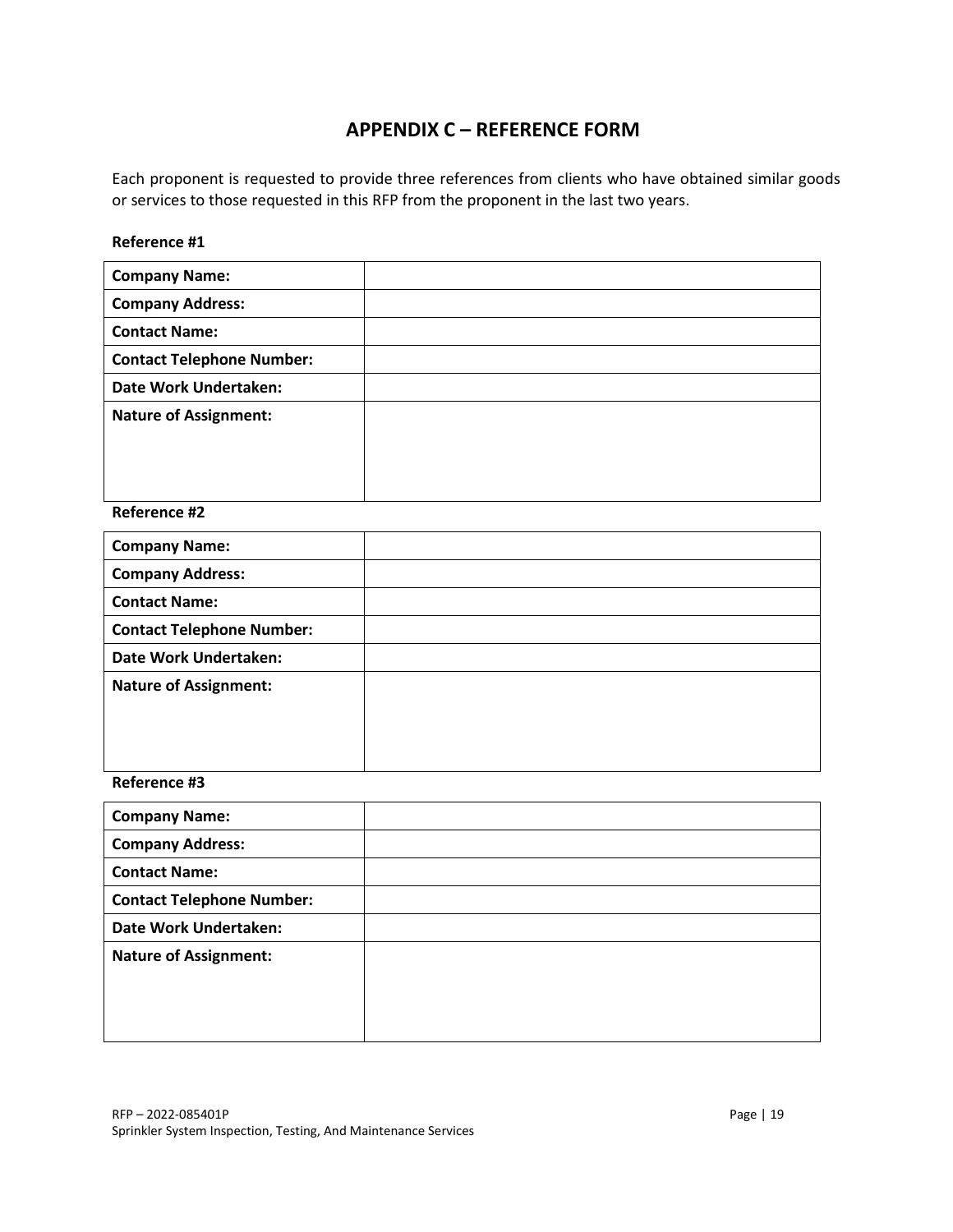# **APPENDIX D – RFP PARTICULARS**

# **(A) SCOPE AND REQUIREMENTS**

# 1.0 OVERVIEW

The City of Saint John is inviting a fee proposal from qualified and experienced companies for the provision of Sprinkler System Inspection, Testing, and Maintenance Services for various City-owned facilities. The term of the Contract resulting from this Request for Proposal will for a period of three (3) years from the date of award, with the option to renew for two (2) additional one (1) year periods as mutually agreed upon by all parties.

There are currently 16 City-owned facilities that are included in this Contract, however, the City of Saint John reserves the right to add or delete any facility from this list without penalty at any point during the Contract. The 16 facilities are as follows:

| NO. | <b>FACILITY</b>                          | <b>LOCATION</b>          |
|-----|------------------------------------------|--------------------------|
| 1.  | Hilton Belyea Arena                      | 400 Lowell Street        |
| 2.  | <b>Stewart Hurley Arena</b>              | 1500 Hickey Road         |
| 3.  | Charles Gorman Arena                     | 80 University Avenue     |
| 4.  | Peter Murray Arena                       | 701 Dever Road           |
| 5.  | CE Nick Nicole Community Centre          | 85 DurhamStreet          |
| 6.  | <b>Carleton Community Centre</b>         | 120 Market Place         |
| 7.  | <b>City Market</b>                       | 47 Charlotte Street      |
| 8.  | <b>City Market Pedway</b>                | 36 Germain Street        |
| 9.  | <b>Municipal Operations Building</b>     | 175 Rothesay Avenue      |
| 10. | <b>Central Fleet Garage</b>              | 175 Rothesay Avenue      |
| 11. | <b>TD Station Pedway</b>                 | <b>70 Station Street</b> |
| 12. | Paint Booth North Works                  | 14 McIntosh Street       |
| 13. | <b>Police Headquarters</b>               | 1 Peel Plaza             |
| 14. | Milledgeville Wastewater Treatment Plant | 700 Woodward Avenue      |
| 15. | Lord Beaverbrook Rink                    | 536 Main Street          |
| 16. | Saint John Transit                       | 50 MacDonald Street      |

# 2.0 QUALIFICATIONS AND EXPERIENCE

The successful proponent must be and have been in the business of inspecting, testing, and maintaining sprinkler systems for a minimum of three (3) years and meet all licensing and certification requirements that apply to the place of work.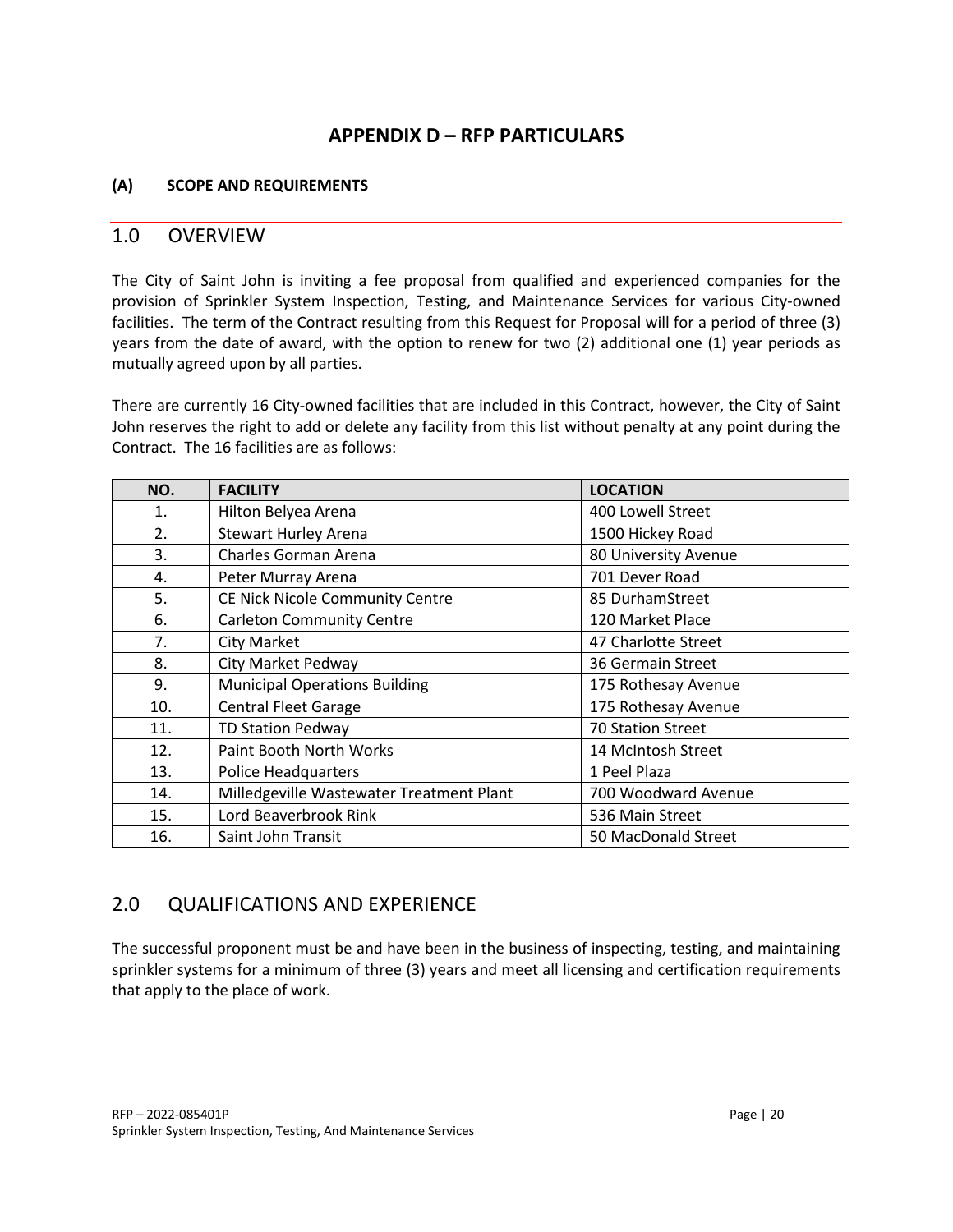Proponents shall provide the following information in their proposals:

- **Company Background**
	- $\checkmark$  Include history, locations, organizational structure, number of local employees and technicians, summary of services, summary of licenses/certifications
- **Relevant Experience** 
	- $\checkmark$  Include dates applicable, location, client (excluding City of Saint John if applicable), contract value, description of services, number of facilities, relevance to this Contract
- **Proposed Personnel** 
	- $\checkmark$  Include primary contact (i.e. client manager or similar role) as well as technicians, fitters, etc. who would be assigned to this contract
	- $\checkmark$  For all personnel provide proposed role, office location, relevant education/licensing/training/certifications, and number of years experience)

# **References**

 $\checkmark$  Limit to three references – include company name, contact name, address, telephone number, and e-mail address

# 3.0 SCOPE OF WORK – MINIMUM REQUIRMENTS

At a minimum, the following should be included in the scope of work presented in your proposal. Any additional work not presented here, but recommended by your firm, should be described in your proposal in detail.

All inspection, testing, and maintenance shall be in accordance with National Fire Protection Association (NFPA) standards (including, but not limited to NFPA 25, latest edition) and guidelines as well as policies and practices adopted by the Office of the Fire Marshal, the National Fire Code of Canada, and other building codes as applicable the place of work. Any maintenance recommended by the manufacturer of a particular system other than that prescribed by NFPA shall also be considered as part of work.

In general, the scope of services is broken down as follows:

- **General Requirements** applicable to all work completed under this Contract unless otherwise noted (refer to Section 3.1)
- **F** Specific Scope of Services, including:
	- 1) Annual Preventative Inspection and Maintenance Services (refer to Section 3.2.1)
	- 2) Service Calls for Repairs (refer to Section 3.2.2)

Proponents are to complete the form provided in **Appendix A (Contractor's Ability to Meet Scope of Service Requirements)** of this RFP and submit it with their proposal. To obtain an electronic copy of this form for editing, proponents can email a request to the enquiries contact as identified in section 16 "Terms and Conditions".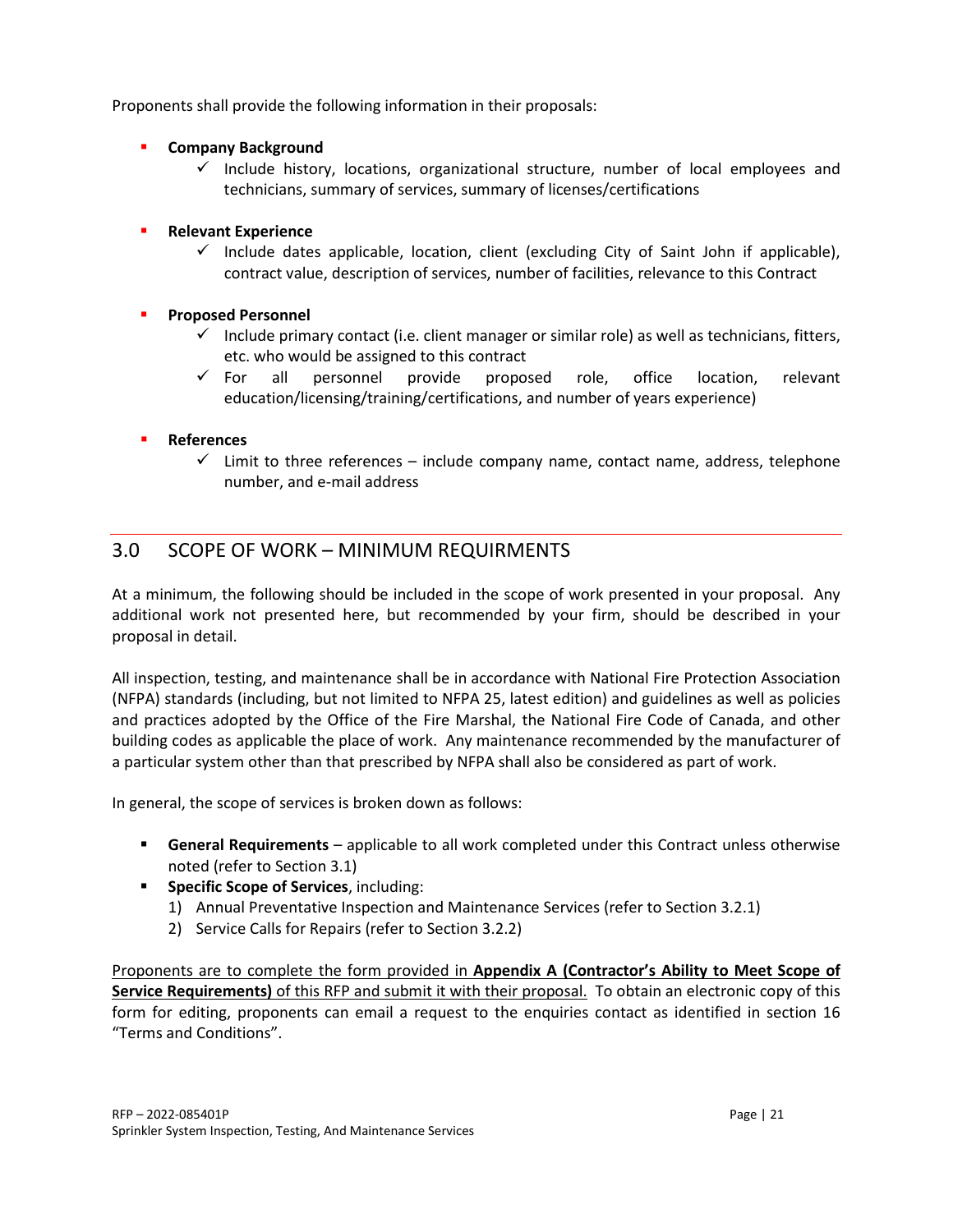## **3.1 General Requirements**

# **3.1.1 Relevant Codes and Standards**

All work performed under this Contract shall be in accordance with the 2005 National Building Code of Canada, National Fire Protection Association (NFPA), and any other relevant codes and standards in the place of work including, but not limited to, all Municipal, Provincial, and Federal by-laws, acts, codes, and/or regulations that may affect the services provided under this Contract.

# **3.1.2 Qualifications and Supervision**

All work performed under this Contract shall be completed under the direction of a Journeyman Sprinkler Fitter, as required who shall remain on site while work is in progress and supervise all other qualified personnel involved in the work.

## **3.1.3 Permits**

If required, the Contractor is responsible to obtain necessary permits and arrange for all inspections required as a result. Costs associated with permits are billable to the City of Saint John, and shall be itemized separately on invoice submissions. No work shall be started prior to obtaining a permit if it is required.

#### **3.1.4 Materials and Equipment**

All parts, materials, and equipment supplied shall be new and delivered to site in original packaging and/or with labels still intact.

The Contractor shall maintain a stock of common materials and equipment within the service van/vehicles used by the Contractor's representatives.

# **3.1.5 Materials Not Incorporated into the Project**

The City of Saint John will pay only for materials incorporated into the project. This includes materials that may be purchased in bulk. Exceptions will be made only if the Contractor provides adequate information that demonstrates that the extra materials could not be used for future projects or elsewhere and would impose a significant burden (financial or otherwise) on the Contractor if retained. The approved method of determination of unit cost (i.e. eligible for payment) will be the total cost divided by the number of units. The successful proponent will be responsible for the proper and safe storage of extra materials with labels intact until such time that they can be incorporated into a project. Materials must be used within one (1) year from the date of purchase.

#### **3.1.6 Tools and Equipment**

The Contractor and their representatives shall carry with them all necessary tools and equipment required to carry out this Contract. Ladders/hoists to access a height up to 35 feet are the responsibility of the Contractor and should be available at all times. Any ladder/hoist equipment required to service beyond the height of 35 feet shall be paid or supplied, at its option, by the City of Saint John.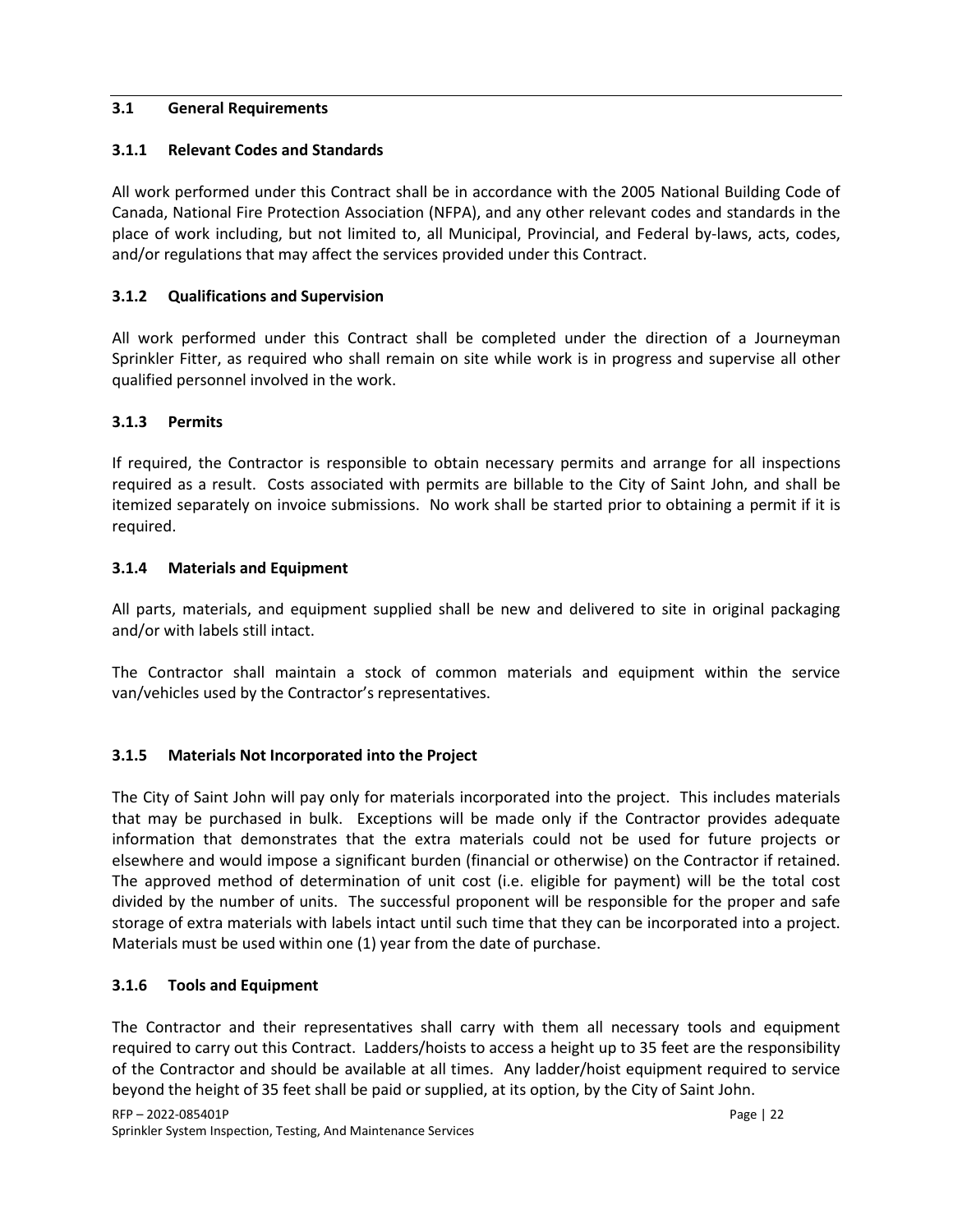Aside from the above mentioned, the cost associated with the purchase or rental of tools and equipment (and the maintenance thereof) required to carry out this Contract is the responsibility of the Contractor and is not considered a billable expense to the City of Saint John.

# **3.1.7 Time for Project Meetings**

Time for project meetings (i.e. start up or otherwise) shall be limited to one (1) hour and include only the time of the Foreman or Journeyman Technician who is responsible for the supervision of the project. Exceptions will be made only for complex projects requiring some time for investigation, or other information gathering and must be approved in advance by the City of Saint John. Time of apprentices, labourers, or other personnel for project meetings is not billable unless the City of Saint John specifically requests or approves their attendance in advance or unless work is to begin immediately following the project meeting.

## **3.1.8 Quotations for Work**

Quotations for work may be requested by the City of Saint John at any time. Upon request, the Contractor is to provide the City of Saint John a quotation within 48 hours. The quotation is to describe the scope of the work; provide the hours anticipated and the resources required; list the equipment and materials expected along with the anticipated cost and markup (based on Contract); present the Contract rates; and provide the total anticipated cost of the work.

## *A sample quotation that meets the requirements described above is to be included in the proposal submission.*

It is important to note that the City of Saint John reserves the right to obtain competitive bids from other sources for any work that is required.

#### **3.1.9 Communication**

The Contractor shall provide the City of Saint John with a complete list of contacts for the organization, including names, roles, office address, office phone numbers, cell phone numbers, pager numbers, fax numbers, and email addresses. The City of Saint John will provide the Contractor a list of contacts, including Facility Management representatives and building representatives as deemed appropriate.

#### **3.1.10 Emergency Response**

Responding to emergency situations is an essential part of this Contract. It is required that the Contractor be available to respond to emergency situations on a 24 hour per day, 7 day per week basis. The maximum response time during any hour of the day or night shall not be more than two (2) hours.

#### **3.1.11 Authorization of Work**

All work under this Contract will be undertaken only if proper authorization is provided by a representative from the Facility Management Division. **No authorization or direction is to be taken from building personnel at any facility under any circumstance**. If building personnel have a request or issue, they are to contact Facility Management directly. Exceptions will be made for emergency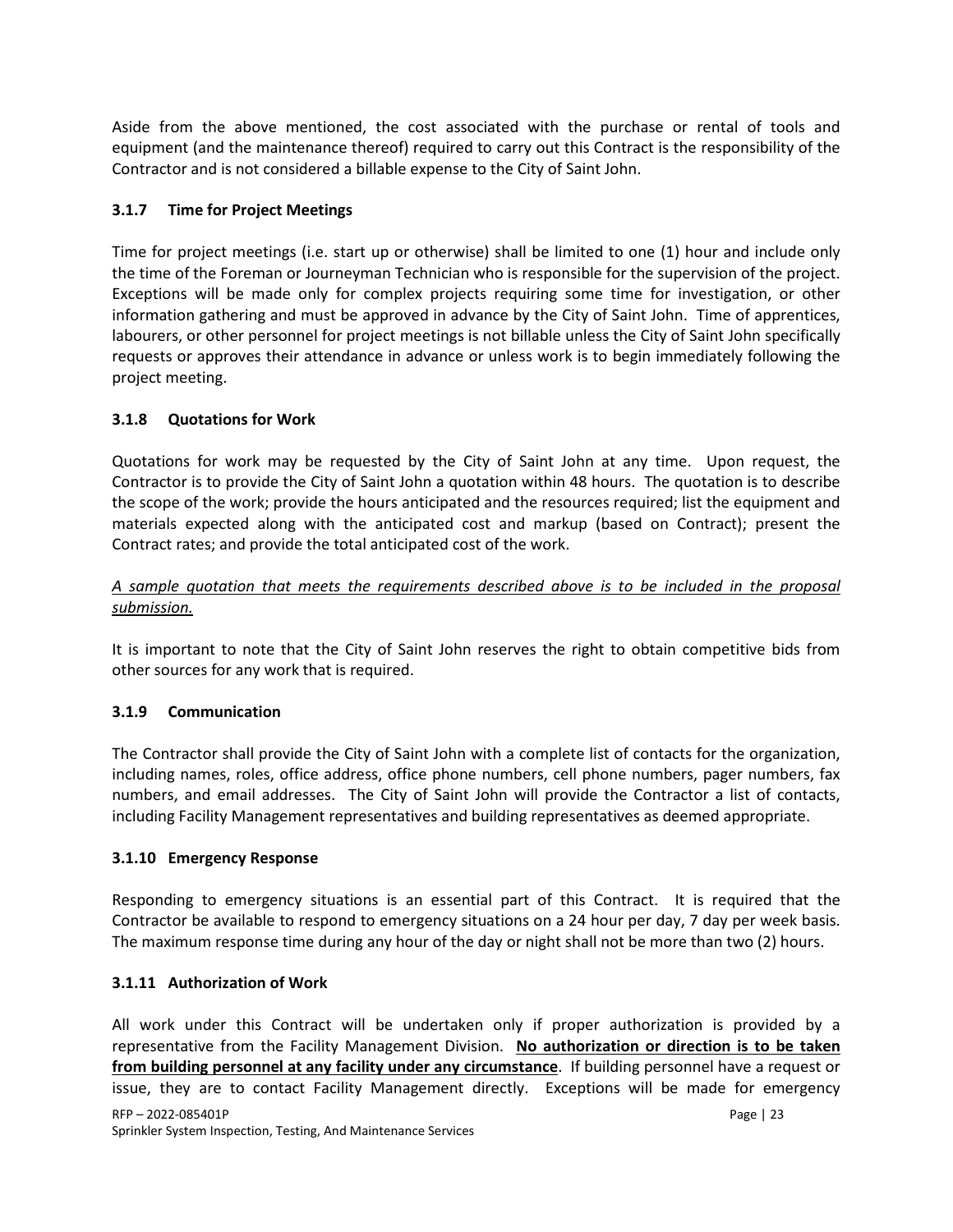situations that, if delayed, would impose a safety concern or result in significant damage. In these cases, building personnel may authorize work, but the Contractor must contact Facility Management to advise them of the situation as soon as safely possible.

Proper authorization of the work consists of the receipt by the Contractor of a written Job Order from the City of Saint John. **No work is to be completed without a Job Order in hand**. In some cases (e.g. afterhours/emergencies), authorization can be provided on a verbal basis or via email from Facility Management. In these cases, it is the responsibility of the Contractor to follow up at the earliest possible time the next business day to obtain a Job Order.

The Contractor **will not be paid** for work not properly authorized.

# **3.1.12 Assignment of Personnel**

The City of Saint John will only pay the hourly rate of one Journeyman Technician assigned to a particular project. Additional personnel assigned to a project will be paid at the Apprentice hourly rate. Exceptions may be made on larger projects, if the benefit can be shown to the City of Saint John, or if required by law. In these cases, the Contractor must obtain Facility Management approval in advance of the work being started. If advanced approval is not provided, the second Journeyman Technician will be paid at the Apprentice (or Labourer if applicable) hourly rate.

The number of personnel assigned to a particular project should be based on the scope of work, technical complexity, safety, duration, urgency, etc. At the request of the City of Saint John, the Contractor will be required to justify the time spent on site by personnel assigned to a project and provide a detailed summary of their work tasks. This information is also to be detailed on timesheets.

# **3.1.13 Site Access**

As described herein, the Contractor's supervisor **must present themselves to the Facility representative upon arrival to the site** and describe, in general terms, what the project entails, where they are working, how long they intend to be, and any safety concerns that may be imposed as a result of the work. The Contractor's supervisor must again present themselves prior to departure.

In the case of afterhours work or for buildings that are not occupied, keys are available to be signed out from Facility Management, Lobby Level, City Hall. Keys must be returned promptly when work is completed. If keys are lost or damaged while in the Contractor's possession, it is the Contractor's responsibility to have doors rekeyed or keys replaced at their own cost. It is important that the Contractor be aware of security systems that may be installed in various facilities, and it is the responsibility of the Contractor to make inquiries in this respect. In locations where security systems exist, the Contractor will have to work with Facility Management to gain access.

# **3.1.14 Identification**

Representatives of the Contractor are to carry photo identification at all times. The City of Saint John reserves the right to provide the Contractor with photo identification badges which would have to be visible at all times.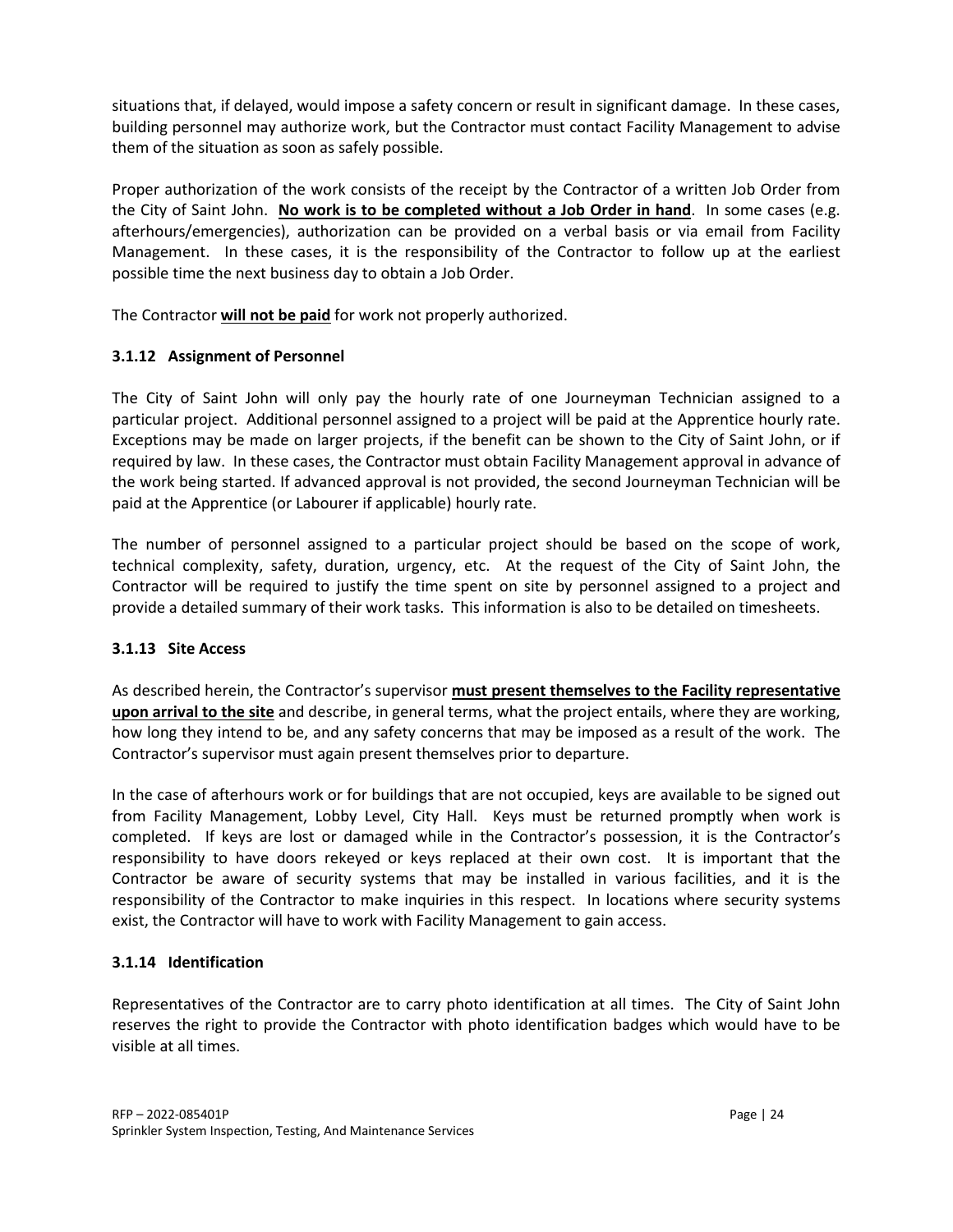## **3.1.15 Timesheets**

**Timesheets are to be completed for all projects that are completed on a time and material basis and attached to the invoice when submitted for payment**. The following items are to be included on all timesheets:

- **Facility ID**
- **Facility Description**
- **Project Description**
- **Blanket Purchase Order Number**
- **Job Order Number**
- Date
- **Arrival Time**
- **•** Departure Time
- **Names of Individuals Working on the Project**
- Description of Work Tasks (by Individual)
- **Hours Worked on the Project (by Individual)**
- **Hourly Rates (by Individual)**
- **Materials and Equipment Used**
- **Signature of City of Saint John Representative**

The Contractor's supervisor must present themselves to the Facility representative upon arrival and describe, in general terms, what the project entails, where they are working, how long they intend to be, and any safety concerns that may be imposed as a result of the work. Prior to departure, the Contractor's supervisor must complete the timesheet and review with the Facility representative who will sign off when satisfied that the timesheet adequately reflects the work completed. The Facility representative sign off in no way, expressed or implied, suggests acceptance or approval of the work described or time recorded on the timesheet and shall not relieve the Contractor of their responsibility for the work and associated time in any way.

If Facility representatives are not available, the Contractor's supervisor must contact the Facility Management representative assigned to the project and advise them accordingly (upon arrival and departure). The Contractor's supervisor will record who was contacted and when on the timesheet in this case.

*A sample timesheet that meets the requirements described above is to be included in the proposal submission.*

#### **3.1.16 Identification of Safety or Performance Issues**

If while working in City-owned buildings, the Contractor identifies any issues that would impose a safety concern or impact performance, the Contractor shall notify Facility Management immediately.

#### **3.1.17 Professionalism**

Company uniforms are optional; however, Contractor representatives must present themselves in a professional manner when working in City-owned buildings. Contractor representatives are also expected to act in a professional manner under all circumstances when conducting business associated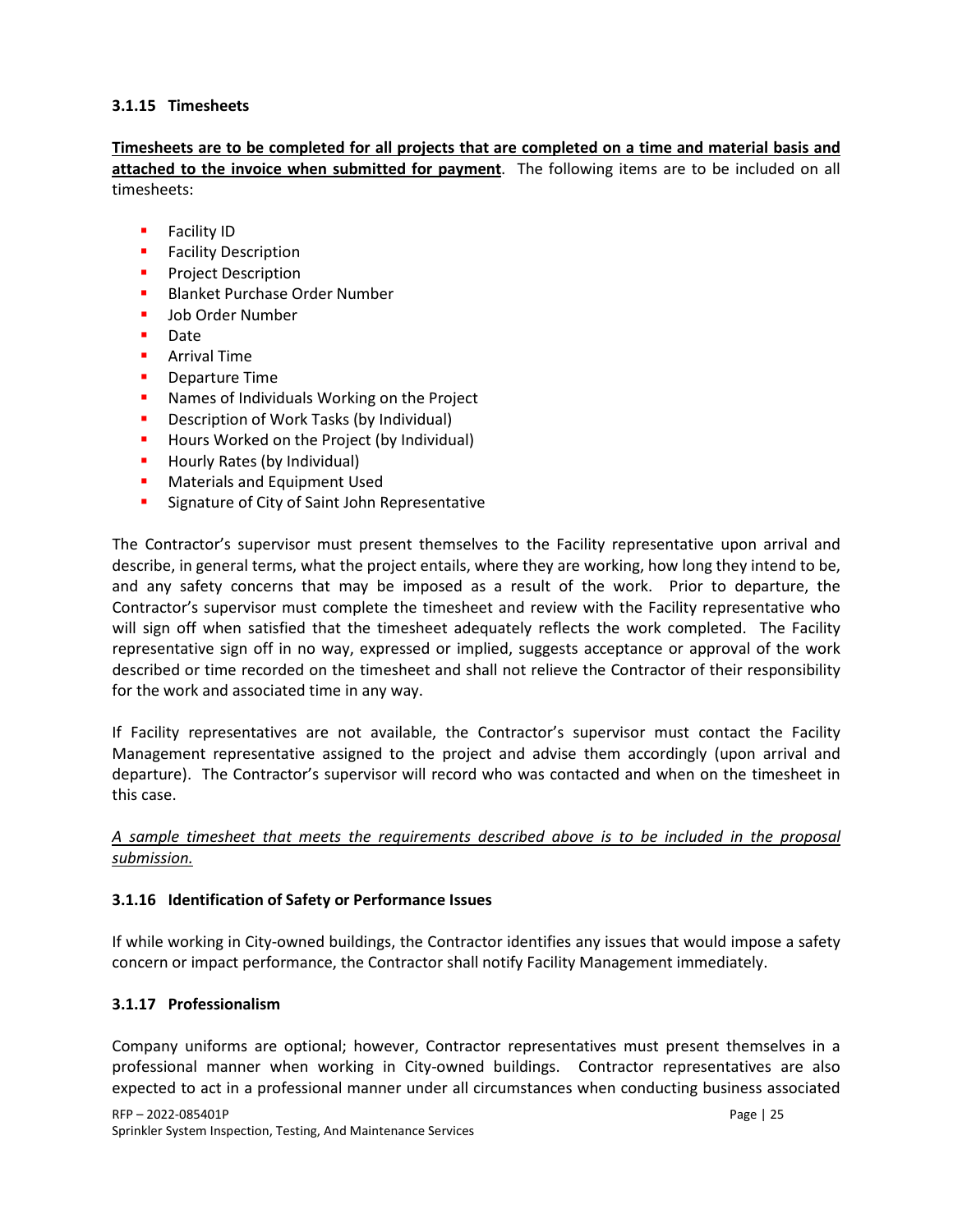with or in our buildings. If Contractor representatives are confronted or put in a situation that is deemed inappropriate, the Contractor should contact Facility Management who will deal with the matter accordingly. At no time is it deemed appropriate to make defamatory comments against other persons or organizations with respect to any matter. Furthermore, the use of profanity, derogatory language, threats of violence, or any other action that is offensive in nature, in all cases, will not be tolerated and could be grounds for immediate termination.

# **3.1.18 Travel Time and Vehicle Expenses**

No travel time to the buildings and/or time to pick up materials or equipment shall be eligible for payment under this Contract.

Costs associated with vehicles, including maintenance, fuel, insurance, etc. are not eligible for payment under this Contract. If these types of charges appear on invoices, the invoice will be rejected and the Contractor will be required to revise and resubmit. This will cause delays in payment for which the City of Saint John will not assume responsibility.

# **3.1.19 Incidental Expenses**

The City of Saint John will not pay for materials and equipment that may be considered incidental expenses. Some examples that may be considered incidental expenses include paper, pencils/pens/markers, etc.

# **3.1.20 Supporting Documents for Expenses**

Supporting documentation for all materials, equipment, and other expenses billed to the City of Saint John shall be provided upon request. This includes, but is not limited to, invoices and/or proof of payment for said materials, equipment, and other expenses.

# **3.1.21 Regular Time and Overtime**

The definition of regular time shall be from 8:00am to 5:00pm, Monday through Friday inclusive. The definition of overtime shall be all other hours of the day and night, including weekends and statutory holidays.

# **3.1.22 Billable Work**

Billable work is based on the actual hours worked at the tendered rates in addition to the cost of materials and equipment incorporated into the work plus the quoted mark-up.

# **3.1.23 Invoicing**

It is essential that invoices for work completed be provided on a timely basis. At a minimum, invoices must be submitted in the same month in which the goods and services were rendered. All invoices for work completed (including progress billings) between the months of January and November in a given year must be submitted no later than December  $1<sup>st</sup>$  of that same year. All invoices for work completed (including progress billings) in the month of December in a given year must be submitted no later than January 8<sup>th</sup> of the following year.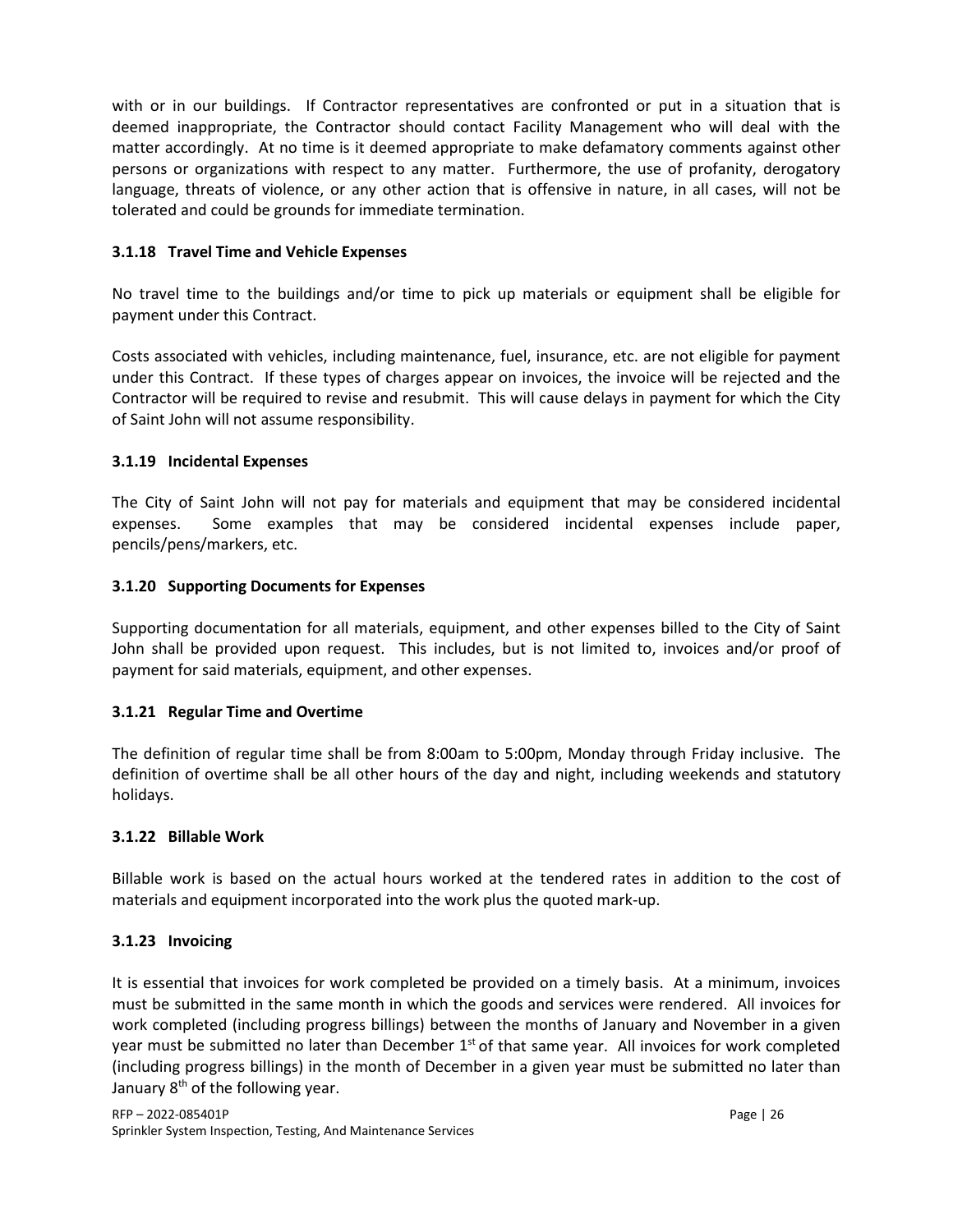All invoices **must contain** all of the following information:

- **U** Vendor name and contact information
- **•** Date of invoice
- **Name of City of Saint John representative who authorized the work**
- **Facility ID**
- **Facility name and street address**
- **Project description**
- Job Order / Work Order / Purchase Order Number / Contract Number
- **Progress billing number (if applicable)**

Invoices must be certified originals in order to be processed and must be accompanied by a signed timesheet if the work was completed on a time and materials basis.

All invoices are to be addressed to:

Attention: Accounts Payable City of Saint John PO Box 1971 Saint John, NB Canada E2L 4L1

Invoices are also accepted via email at [accountspayable@saintjohn.ca.](mailto:accountspayable@saintjohn.ca)

Invoices not meeting the above criteria will not be processed by the City of Saint John. The City of Saint John will not be responsible for interest charges resulting from non-compliance to the criteria presented above.

## *A sample invoice that meets the requirements described above is to be included in the proposal submission.*

#### **3.1.24 Changes to Fire Suppression System components**

When significant changes are made to existing Fire Alarm and Sprinkler Systems components/equipment, accurate drawings/schematics as well as operating and maintenance manuals (three copies) must be supplied to the City of Saint John upon completion of the work, and signed by the Contractor. The drawings/schematics need only be of the affected area, but must be done in a professional manner and shall clearly indicate all changes, improvements, and/or alterations.

#### **3.1.25 Safety**

The successful proponent must provide an up to date WorkSafe NB Clearance Certificate prior to a Contract or Purchase Order being issued. The Contractor is to maintain coverage through the duration of this Contract. In addition, the Contractor must provide a copy of the Company Safety Manual and Policies prior to a Contract or Purchase Order being issued.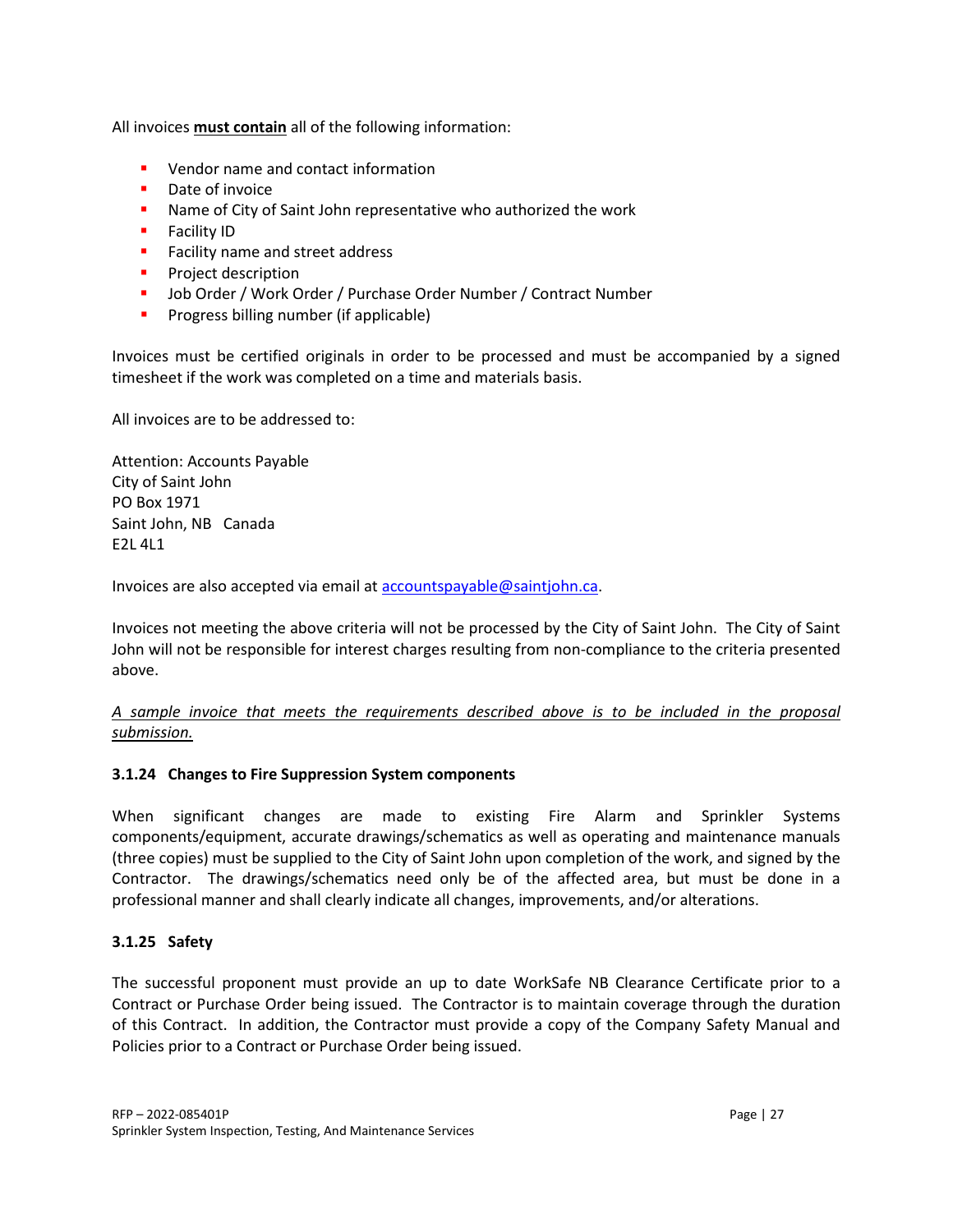The Contractor must abide by applicable Acts and Regulations as it pertains to safe work practices including, but not limited to, the Occupational Health and Safety Act and the Regulations that fall under the Act and the City of Saint John Health and Safety Policy. If the Contractor or any of his employees are found to be working in an unsafe manner or outside of government legislation, the Contractor will be directed to stop work immediately.

The City of Saint John will not be responsible for any revenues lost by the Contractor as a result of this work stoppage. Further, should the City of Saint John deem it necessary to do so, it reserves the right to hire a replacement Contractor to complete the project. Any additional cost incurred by the City of Saint John, as a result of this action may be billed to the Contractor.

The Contractor is encouraged to have and document Toolbox/Tailgate Safety Meetings or discussions prior to the undertaking any project to ensure personnel are aware of potential health and safety hazards that may be present and to develop mitigations for those hazards. The Contractor's supervisor must present themselves to the Facility representative upon arrival and describe, in general terms, what the project entails, where they are working, how long they intend to be, and any safety concerns that may be imposed as a result of the work. Furthermore, the Contractor is responsible to provide adequate protection of the work and property so as to ensure the safety of the building occupants and visitors is maintained. The Contractor is fully responsible for the work area for the duration of the project.

The City of Saint John reserves the right to complete random Health and Safety Jobsite Inspections during the term of the Contract. This does not in any way alleviate the Contractor of their responsibilities for the Health and Safety of their workers, City of Saint John staff, or the public, nor does it relieve the Contractor of their responsibility for the protection of the work and property during the course of the work.

# **3.1.26 Protection of Work and Property**

The Contractor is responsible for maintaining a clean work site and for the proper disposal of all debris and discarded parts upon completion of each job. At no time is debris and discarded parts etc. to be left on site

Any damage made by the Contractor while completing the work under this Contract shall be corrected by the Contractor at their cost.

# **3.1.27 Security Checks**

All of the successful Contractor's employees who will be working in City-owned facilities will be subject to a security clearance process established by the Chief of the Saint John Police Force and the City of Saint John's Facility Management Division. Within five (5) days of award of the Contract, the Contractor will provide the City of Saint John's representative with a list of the employees for whom security clearance applications will be submitted. The City of Saint John's representatives, upon review, may request additions to the list submitted. Security clearance applications for all other employees, including new employees, will be submitted to the Chief of Police through the City of Saint John's representative at least thirty (30) days prior to the date the individual is proposed to commence work.

The City of Saint John has the right to refuse any employee to work in all and/or specific locations at its' own discretion at any time during the term of the Contract.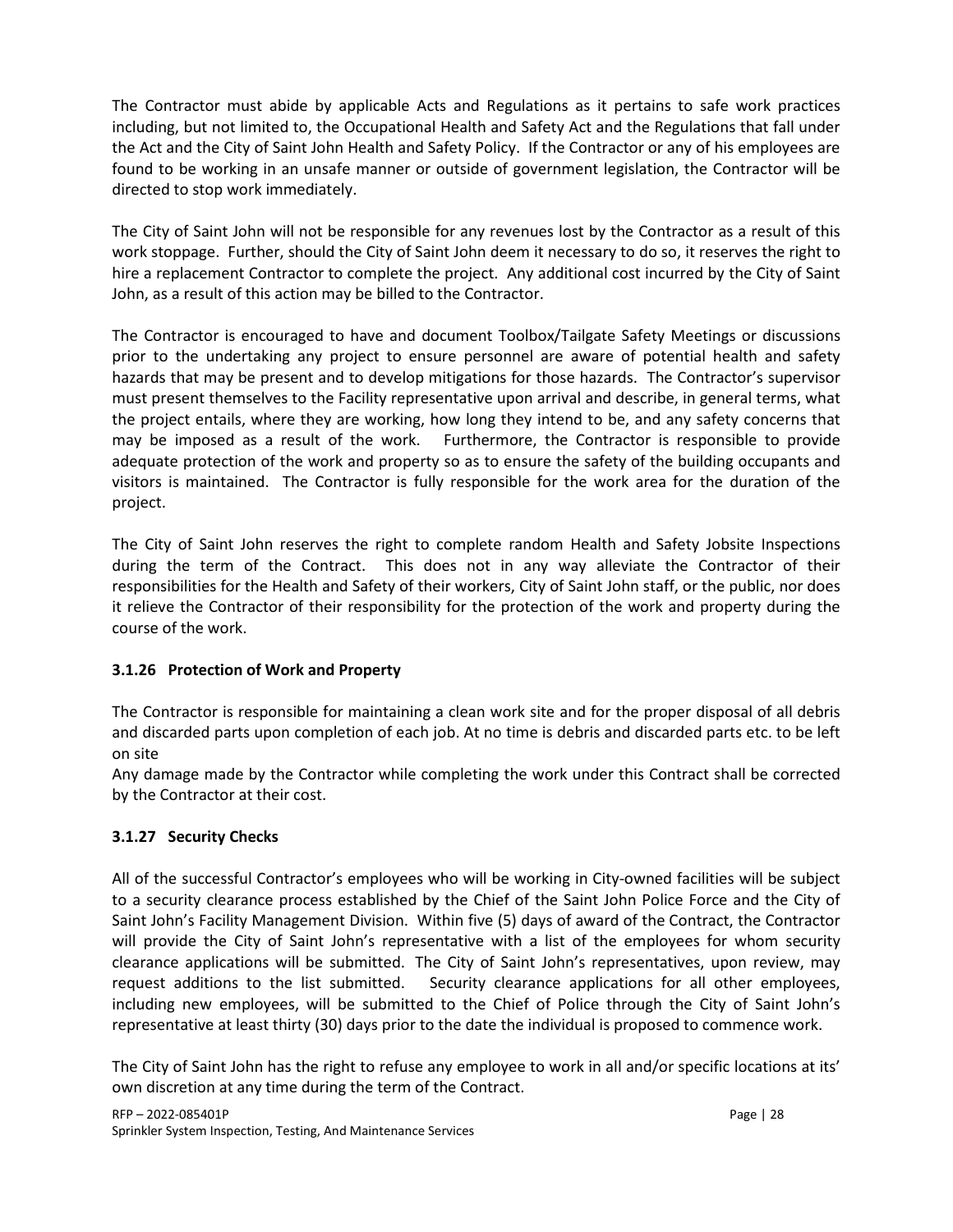In the event the successful proponent cannot obtain the required security clearance for its' personnel, the City of Saint John, at its' sole discretion, may award the Contract in whole or in part to the next acceptable bidder.

# **3.1.28 Warranty**

The successful proponent will provide a minimum one (1) year complete materials and labour warranty for all work completed as part of this Contract. If manufacturer warranties are available, these will also be provided as applicable. The warranty will cover all supplies, materials, accessories, and labour required to correct deficiencies.

A written warranty will be provided to the City of Saint John prior to final payment for the work and will indicate a description of the project, date of completion, and term of the warranty.

#### **3.2 Specific Scope of Services**

The specific scope of services of included in this RFP include:

- 1) Annual Preventative Inspection and Maintenance Services (lump sum basis at Contracted fees); and
- 2) Service Calls for Repairs (time and materials bases at Contracted hourly rates plus mark-up)

#### **3.2.1 Annual Preventative Inspection and Maintenance**

The City of Saint John is requesting a lump sum fee breakdown for the annual inspection and preventative maintenance of the Fire Suppression systems included in this Contract. In general, fire suppression system inspections should follow standard NFPA codes and practices as well as manufacturer recommendations.

Inspection reports shall be provided to the City of Saint John within two (2) weeks following the date of the fire suppression system inspection. Inspection reports shall include:

- Description of the fire suppression equipment type for each building.
- **•** Observations and comments related to the general condition of the inspected components
- **IDENTIFICATION IDENTIFICATION IDENTIFICATION IDENTIFICATION IDENTIFICATION IDENTIFICATION IDENTIFICATION IDENTIFICATION IDENTIFICATION IDENTIFICATION IDENTIFICATION IDENTIFICATION IDENTIFICATION ID** components
- **•** Digital photos of significant deficiencies

The City of Saint John will provide available floor plans/equipment layout plans to the successful proponent at the time of the award of the Contract; however, proponents should assume that these do not exist for most buildings for the purpose of their proposal.

The inspection reports shall be accompanied by a quotation to complete the repairs identified during the fire suppression system inspection.

## *A sample fire suppression system inspection report and quotation shall be included in the proposal submission.*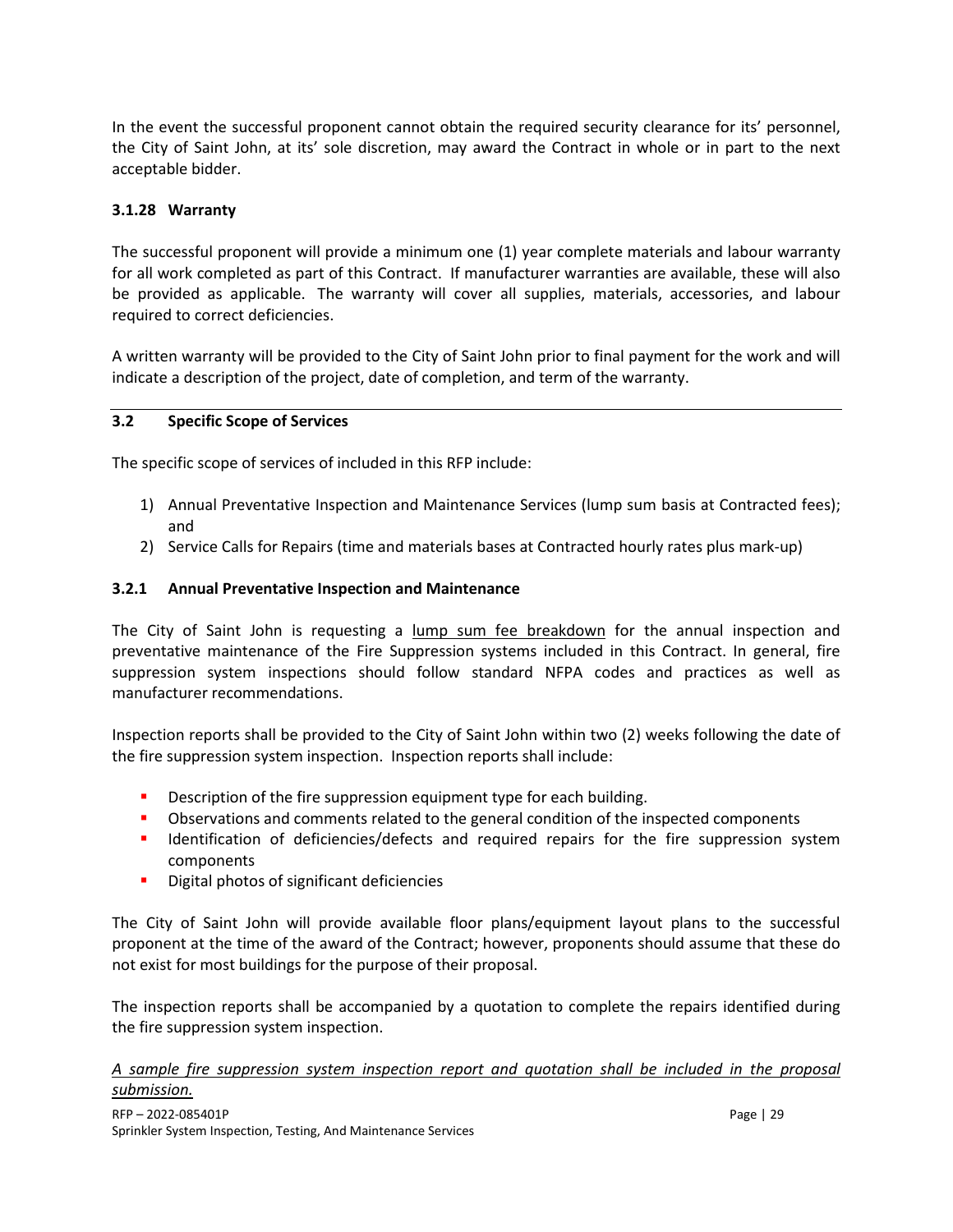Within six (6) weeks of award of the Contract, the successful Contractor will be required to provide a schedule for inspections for each of the buildings identified on the list.

## **3.2.2 Service Calls for Repairs**

Service calls for fire suppression systems repairs will be authorized by Facility Management as required to deal with equipment failure/breakdown, emergency repairs, deficiencies identified during regular inspections, to provide advice and direction for particular issues, and to perform maintenance activities.

Provided by the proper authorization of the City of Saint John, service calls for repairs will periodically be completed on a time and materials basis at the quoted/Contracted hourly rates plus mark-up. However, the City of Saint John will also request quotations for work that has a defined scope. In this case, the quotation provided is to describe the scope of the work; provide the hours anticipated and the resources required; list the equipment and materials expected along with the anticipated cost and markup (based on Contract); present the Contract rates; and provide the total anticipated cost of the work (refer also to Section 3.1.8: Quotations for Work).

#### **3.3 Inventory**

Upon award of the Contract (potentially during the first scheduled inspection), the successful proponent will visit each facility noted on the list and develop a detailed inventory of the service points and components of each sprinkler system to be maintained by the Contractor for the duration of the Contract. The inventory data will be provided to the City of Saint John in a format that can be modified and maintained as required (e.g. Microsoft Word/Excel/Access). The inventory data to be collected shall include, but not be limited to:

- General description of system type, location, and protected area; and
- For alarms, components, and devices number, location, manufacturer, installation date, size, model numbers, etc (as applicable and as available).

Proponents are to describe in general terms their approach to the collection of this inventory data in their proposals.

# 4.0 CONTRACT

The term of the Contract resulting from this Request for Proposal will for a period of three (3) years from the date of award, with the option to renew for two (2) additional one (1) year periods as mutually agreed upon by all parties.

A sample form of contract is provided in Appendix B.

# 5.0 SECURITY CHECKS

The successful Contractor's employees will be required to obtain a police security check within two (2) weeks of notice of award. The successful Contractor is to submit a letter from the Police Department verifying all employees have passed the required security clearance. The City may refuse any employee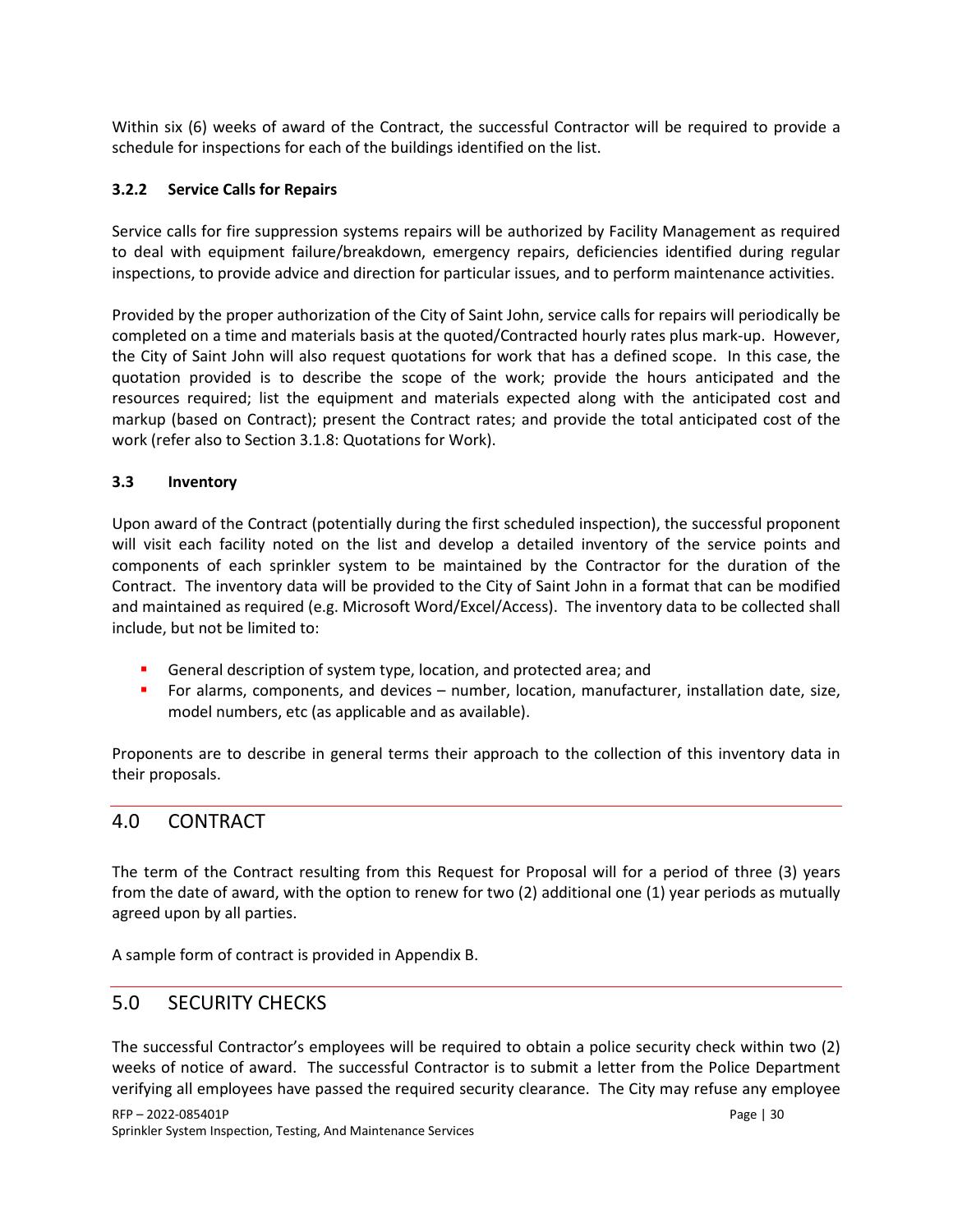at its' own discretion. Only Contractor's employees who have passed the security clearance may work in City-owned facilities. Any new employee hired throughout the contract must also pass a police security clearance.

# 6.0 SAFETY

The successful proponent must provide an up to date WorkSafe NB Clearance Certificate prior to a contract/purchase order being issued. Contractor is to maintain coverage through the duration of this Contract. In addition, the successful proponent must provide a copy of the Company Safety Manual and Policies prior to a contract/purchase order being issued.

The Contractor must abide by applicable Acts and Regulations as it pertains to safe work practices including, but not limited to, the Occupational Health and Safety Act and the Regulations that fall under the Act. If the Contractor or any of his employees are found to be working in an unsafe manner or outside of government legislation, the Contractor will be directed to stop work immediately.

The City of Saint John will not be responsible for any revenues lost by the Contractor as a result of this work stoppage. Further, should the City of Saint John deem it necessary to do so, it reserves the right to hire a replacement Contractor to complete the project. Any additional cost incurred by the City of Saint John, as a result of this action may be billed to the Contractor.

# 7.0 PERMITS AND REGULATIONS

The contractor shall abide by all City, Provincial, Federal by-laws, acts, codes, and/or regulations that may affect the services provided under this Contract.

All Contractors shall obtain and pay for any and all permits required by the authorities having jurisdiction and arrange for all inspections of the work by these authorities.

# 8.0 TOOLS, EQUIPMENT, SUPPLIES, AND MATERIALS

The Contractor and their representatives shall carry with them all necessary tools, materials, supplies, and equipment, required to carry out this Contract. Equipment and ladders/hoists to reach a height up to 30 feet are the responsibility of the Contractor and should be available at all times. Any ladder/hoist equipment required to service beyond the height of 30 feet shall be paid or supplied, at its option, by the City of Saint John.

The Contractor shall stock basic supplies/parts for minor repairs/maintenance within the service van/vehicles used by the Contractor's forces.

# 9.0 CHANGES TO SPRINKLER SYSTEM COMPONENTS

When changes are made to existing equipment or services, accurate drawings/schematics as well as operating and maintenance manuals (three copies) must be supplied to the City of Saint John upon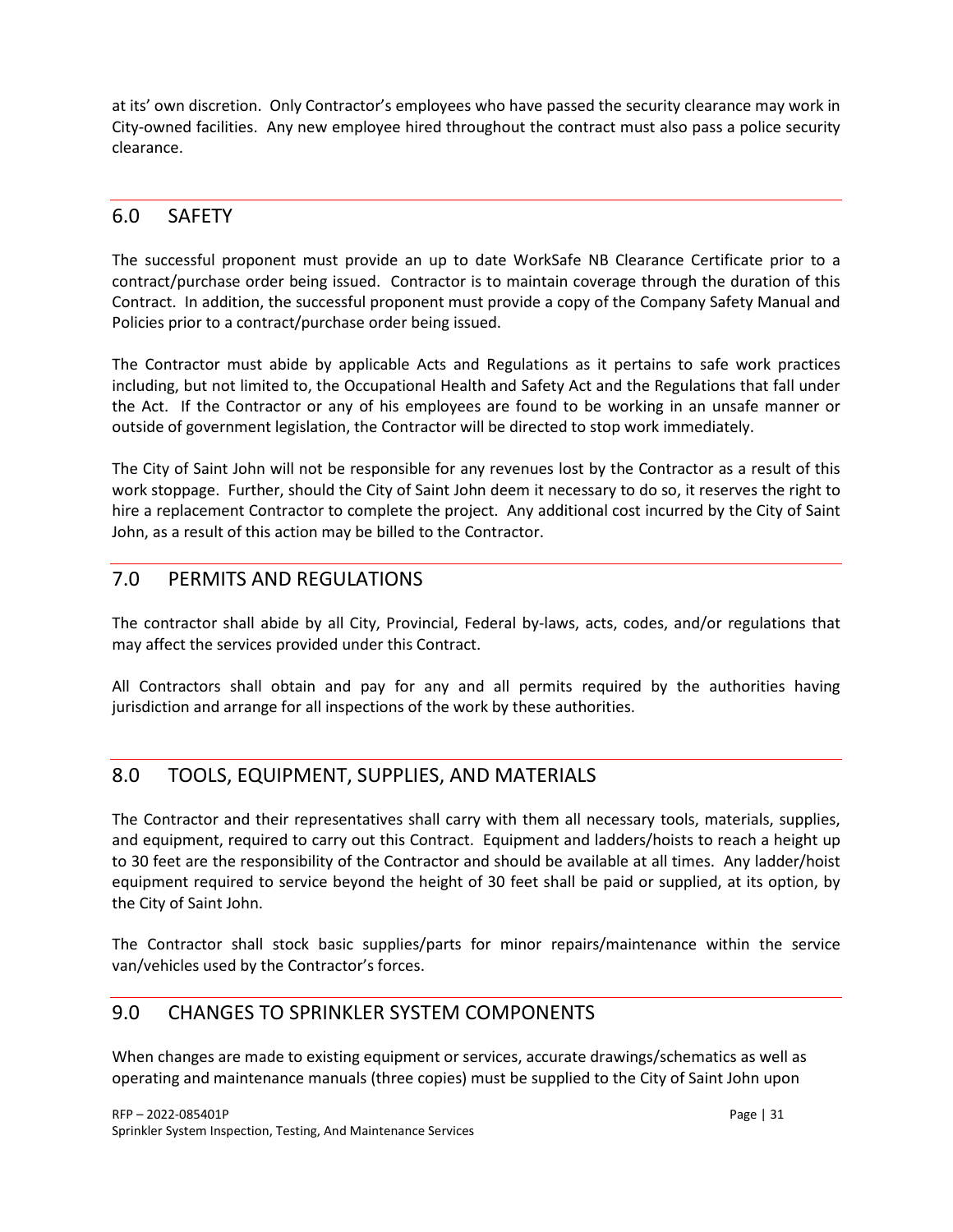completion of the work, and signed by the Contractor. The drawings/schematics need only be of the affected area, but must be done in a professional manner and shall clearly indicate all changes, improvements, and/or alterations.

# 10.0 PROTECTION OF WORK AND PROPERTY

The Contractor is responsible for maintaining a clean work site and for the proper disposal of all debris and discarded parts upon completion of each job.

Any damage made by the Contractor while completing the work under this Contract shall be corrected by the Contractor at their cost.

# 11.0 CANCELLATION OF CONTRACT DUE TO UNSATISFACTORY PERFORMANCE

The City of Saint John will evaluate the successful Contractor's performance on a regular basis, and conduct a formal evaluation on an annual or bi-annual basis. Performance will be based on criteria such as response time, level of service, and other criteria as deemed appropriate.

The City of Saint John reserves the right to immediately cancel this Contract at its sole discretion with a written notice if it deems the services of the Contractor to be unsatisfactory.

The City of Saint John also reserves the right to cancel this Contract at its sole discretion with 30 days prior written notice if it deems the services of the Contractor to be unsatisfactory, if the Contractor fails to remain in good standing with regulatory authorities and/or governments, if the Contractor fails to remain in good financial standing with its suppliers, and/or if the City of Saint John deems it to be an operational necessity to do so.

# 12.0 CERTIFICATE OF INSURANCE

# **Insurance**

The successful contractor shall provide evidence of the following insurance coverage:

- 1) General Liability with minimum limits of two million dollars, (\$2,000,000.00). The policy shall include:
	- \*operations of the contractor in connection with this contract; \*products and completed operations coverage; \*contractual liability with respect to this contract; \*the City of Saint John added as an additional insured; \*a cross liability clause; \*non-owned automobile; \*thirty (30) days notice of cancellation of this policy "**will**" be given to the City of Saint John, by the insurers;
- 2) Standard automobile insurance for owned automobiles with at least the minimum limits allowed by law. This coverage is to remain in effect for the entire time frame of the contract.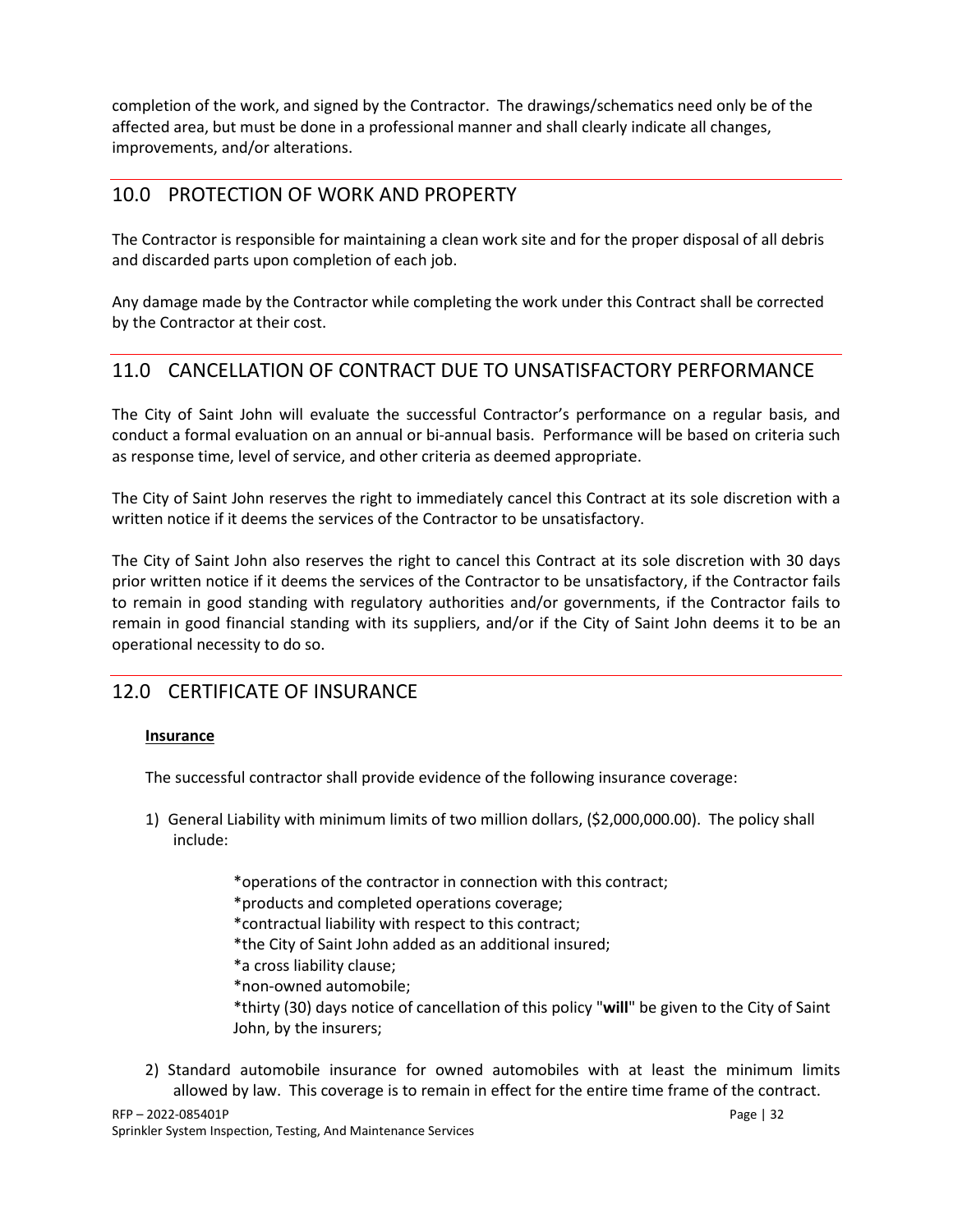# **(B) EVALUATION CRITERIA**

(1) The following is an overview of the categories and weighting for the rated criteria relevant to the evaluation of proposals under this RFP.

| <b>STAGE II OF EVALUATION PROCESS</b>                                                                                                                                                                                                      | <b>SCORING</b><br>(POINTS) |
|--------------------------------------------------------------------------------------------------------------------------------------------------------------------------------------------------------------------------------------------|----------------------------|
| <b>Presentation/Format of Proposal and Completeness:</b><br>Has the proponent addressed all of the needs identified?<br>Is the proposal presented in an organized and professional<br>manner?                                              | 5                          |
| <b>Qualifications and Experience:</b>                                                                                                                                                                                                      | 35                         |
| Has the proponent demonstrated a level of expertise with<br>the requirements of this RFP?<br>Has the proponent demonstrated the ability to provide<br>experienced and qualified personnel?                                                 |                            |
| <b>Scope of Services:</b>                                                                                                                                                                                                                  | 30                         |
| Proposed approach to the delivery of the required services<br>and availability of resources to deliver services in a timely<br>and efficient manner                                                                                        |                            |
| Cost:<br>Cost will be a factor, however, neither the only factor nor<br>the determined factor, in the evaluation of the proposals.<br>The financial proposal shall include:<br>o Pricing Form<br>o Additional cost information as required | 30                         |
| <b>TOTAL POINTS FOR STAGE II</b>                                                                                                                                                                                                           | 100                        |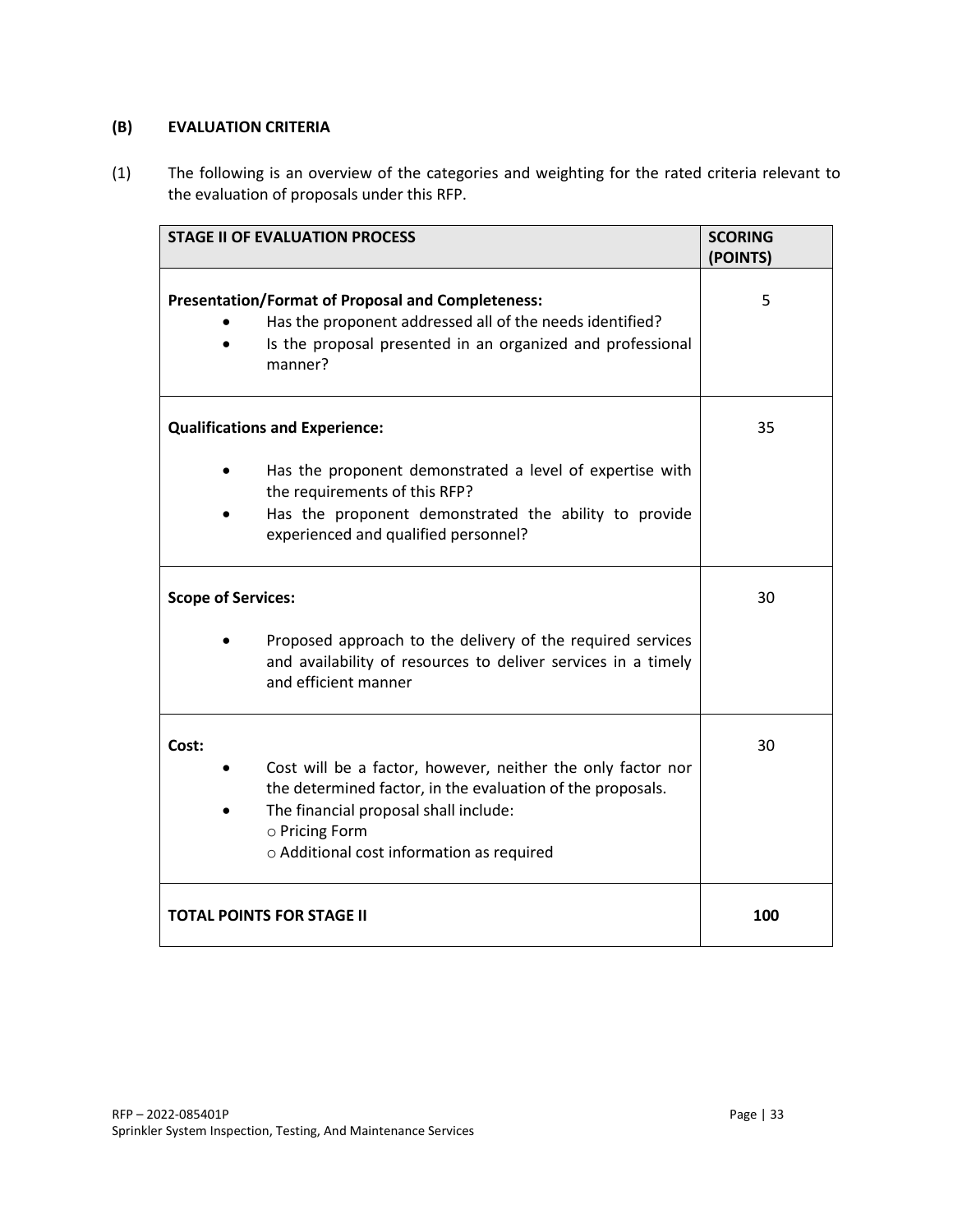#### **(C) SUBMISSION REQUIREMENTS**

- (1) Proponents should include the following information in respect of each of the rated criteria:
	- (a) Presentation/Format of Proposal and Completeness
		- i. an introduction with respect to the proponent's interest in this opportunity; and
		- ii. a description of the proponent's understanding of the scope of services and the role of the service provider in the context of this RFP.
	- (b) Qualifications and Experience
		- i. a brief description of the proponent;
		- ii. description of the goods and services the proponent has previously and/or is currently delivering, with an emphasis on experience relevant to the Deliverables;
		- iii. the roles and responsibilities of the proponent and any of its agents, employees and subcontractors (if applicable), who will be involved in providing the Deliverables, together with the identity of those who will be performing those roles and their relevant respective experience, qualifications and certifications;
		- iv. a description of how the proponent will provide the Deliverables, which should include a work plan indicating how the proponent intends to deliver the services;
		- v. a Reference Form in accordance with the instructions set out in the Form attached as Appendix C to this RFP; and
		- vi. a description of key personnel's experience and qualifications.
	- (c) Scope of Services
		- a description of how the proponent will provide the Deliverables, including availability of resources and a work plan demonstrating how the proponent intends to structure its working relationship with the City and deliver services in a timely and efficient manner
	- (d) Cost
		- i. completed Pricing Form as provided in Appendix B in a separate, sealed envelope.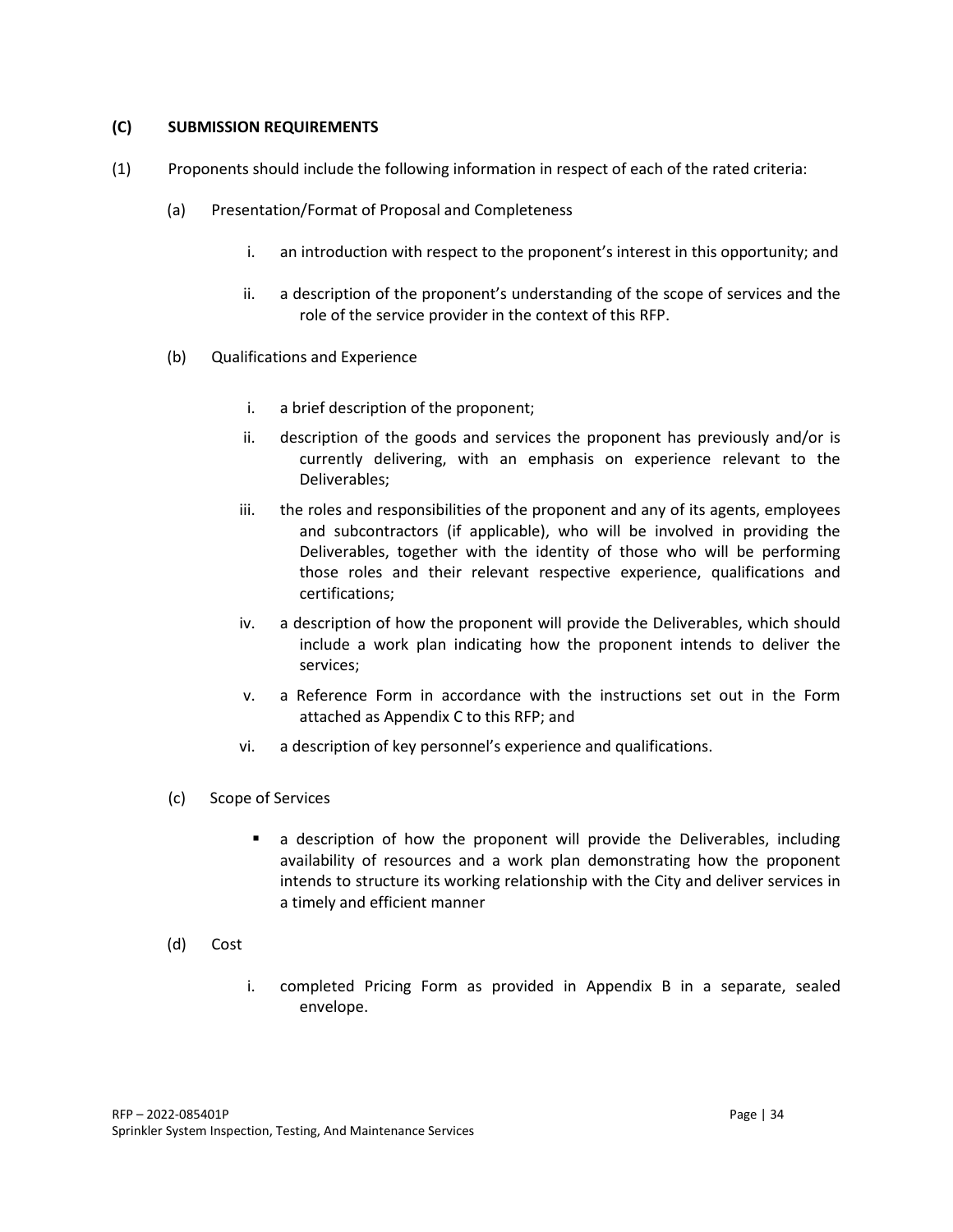# **APPENDIX E**

# Contractor's Ability to Meet Scope of Service Requirements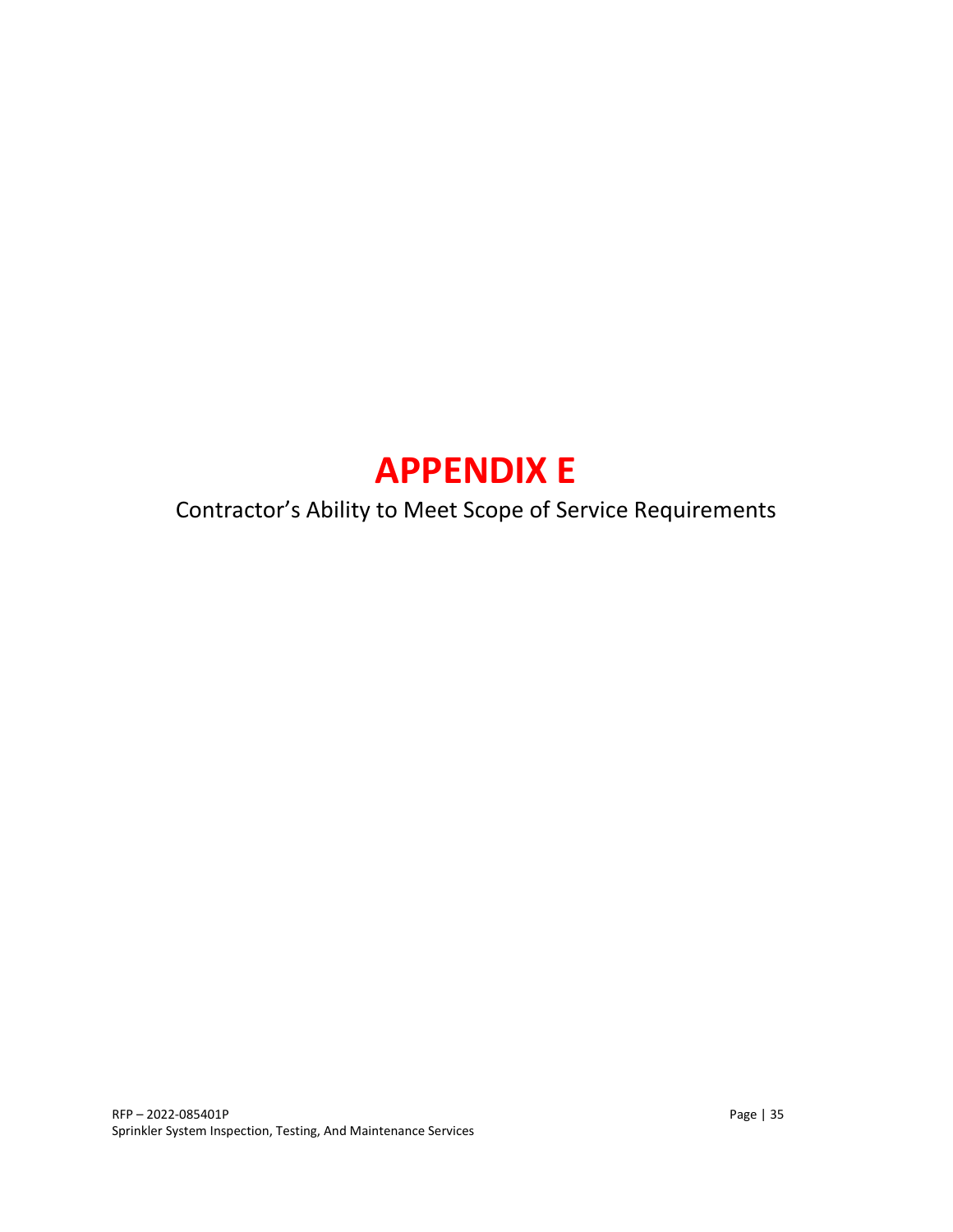

# **Request for Proposal** *(2015-085401P)*

# **Sprinkler System Inspection, Testing, And Maintenance Services**

| <b>Contractor's Organization:</b>       |  |
|-----------------------------------------|--|
| <b>Signing Authority (print name):</b>  |  |
| <b>Signature of Authorized Officer:</b> |  |
| Date:                                   |  |

| <b>RFP</b><br><b>Section</b> | <b>Scope of Service Description</b>            | Is your organization able to<br>meet the scope of service<br>requirements described in the<br>referenced section of the RFP?<br>(proponents are to choose one by<br>marking with an "X") |                  |           | Comments, conditions, exclusions,<br>assumptions, stipulations<br>(proponents are to provide comments<br>or reasons if "Partially" or "No" was<br>indicated in the previous column) |
|------------------------------|------------------------------------------------|------------------------------------------------------------------------------------------------------------------------------------------------------------------------------------------|------------------|-----------|-------------------------------------------------------------------------------------------------------------------------------------------------------------------------------------|
|                              |                                                | Yes                                                                                                                                                                                      | <b>Partially</b> | <b>No</b> |                                                                                                                                                                                     |
| 3.1                          | <b>General Requirements</b>                    |                                                                                                                                                                                          |                  |           |                                                                                                                                                                                     |
| 3.1.1                        | <b>Relevant Codes and</b><br><b>Standards</b>  |                                                                                                                                                                                          |                  |           |                                                                                                                                                                                     |
| 3.1.2                        | Qualifications and<br>Supervision              |                                                                                                                                                                                          |                  |           |                                                                                                                                                                                     |
| 3.1.3                        | <b>Permits</b>                                 |                                                                                                                                                                                          |                  |           |                                                                                                                                                                                     |
| 3.1.4                        | <b>Materials and Equipment</b>                 |                                                                                                                                                                                          |                  |           |                                                                                                                                                                                     |
| 3.1.5                        | Materials Not Incorporated<br>into the Project |                                                                                                                                                                                          |                  |           |                                                                                                                                                                                     |
| 3.1.6                        | <b>Tools and Equipment</b>                     |                                                                                                                                                                                          |                  |           |                                                                                                                                                                                     |
| 3.1.7                        | <b>Time for Project Meetings</b>               |                                                                                                                                                                                          |                  |           |                                                                                                                                                                                     |
| 3.1.8                        | <b>Quotations for Work</b>                     |                                                                                                                                                                                          |                  |           |                                                                                                                                                                                     |
| 3.1.9                        | Communication                                  |                                                                                                                                                                                          |                  |           |                                                                                                                                                                                     |
| 3.1.10                       | <b>Emergency Response</b>                      |                                                                                                                                                                                          |                  |           |                                                                                                                                                                                     |
| 3.1.11                       | Authorization of Work                          |                                                                                                                                                                                          |                  |           |                                                                                                                                                                                     |
| 3.1.12                       | Assignment of Personnel                        |                                                                                                                                                                                          |                  |           |                                                                                                                                                                                     |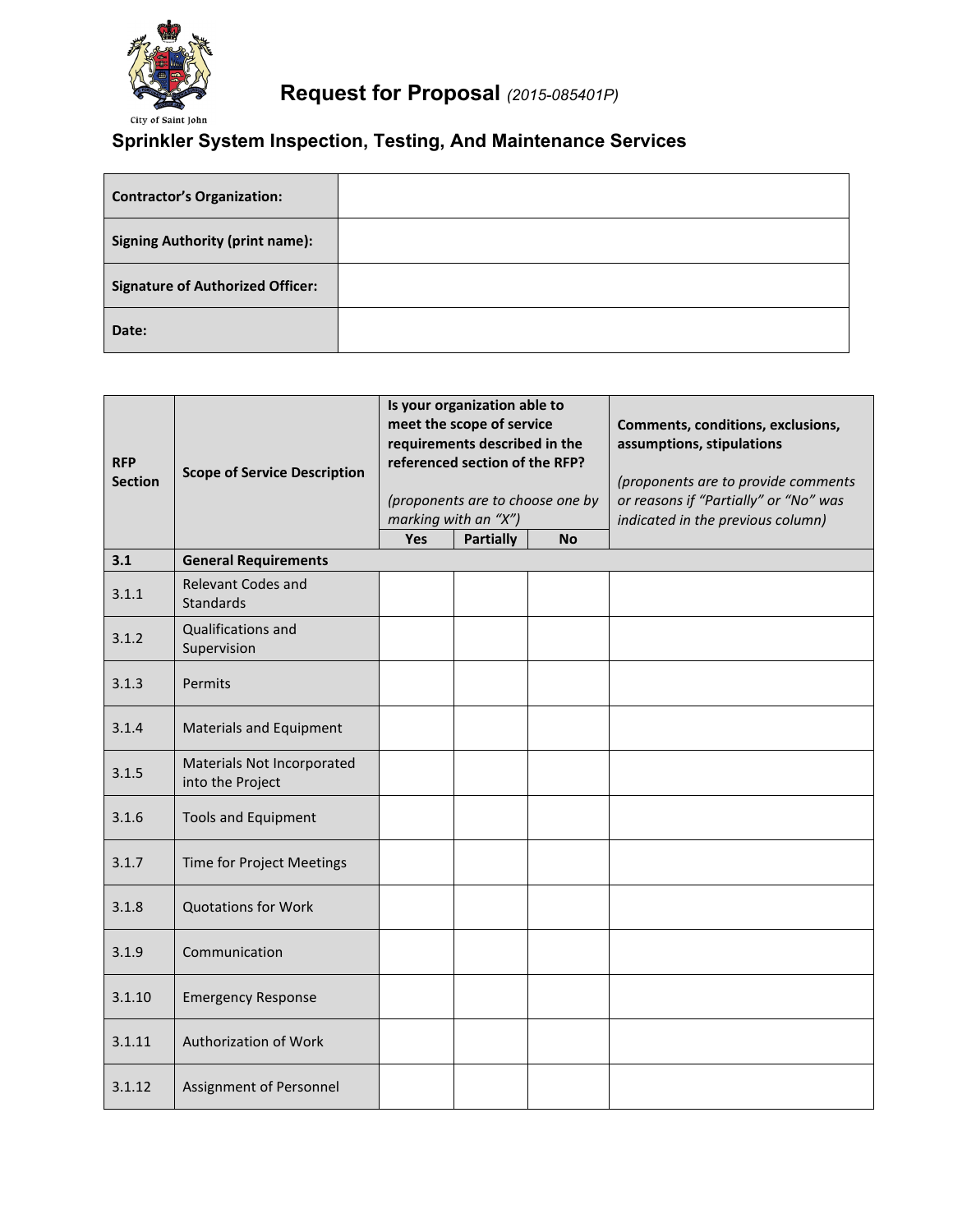

# **Sprinkler System Inspection, Testing, And Maintenance Services**

| <b>RFP</b><br><b>Section</b> | <b>Scope of Service Description</b>                      | Is your organization able to<br>meet the scope of service<br>requirements described in the<br>referenced section of the RFP?<br>(proponents are to choose one by<br>marking with an "X") |                  |           | Comments, conditions, exclusions,<br>assumptions, stipulations<br>(proponents are to provide comments<br>or reasons if "Partially" or "No" was<br>indicated in the previous column) |
|------------------------------|----------------------------------------------------------|------------------------------------------------------------------------------------------------------------------------------------------------------------------------------------------|------------------|-----------|-------------------------------------------------------------------------------------------------------------------------------------------------------------------------------------|
|                              |                                                          | Yes                                                                                                                                                                                      | <b>Partially</b> | <b>No</b> |                                                                                                                                                                                     |
| 3.1.13                       | <b>Site Access</b>                                       |                                                                                                                                                                                          |                  |           |                                                                                                                                                                                     |
| 3.1.14                       | Identification                                           |                                                                                                                                                                                          |                  |           |                                                                                                                                                                                     |
| 3.1.15                       | Timesheets                                               |                                                                                                                                                                                          |                  |           |                                                                                                                                                                                     |
| 3.1.16                       | Identification of Safety or<br>Performance Issues        |                                                                                                                                                                                          |                  |           |                                                                                                                                                                                     |
| 3.1.17                       | Professionalism                                          |                                                                                                                                                                                          |                  |           |                                                                                                                                                                                     |
| 3.1.18                       | <b>Travel Time and Vehicle</b><br>Expenses               |                                                                                                                                                                                          |                  |           |                                                                                                                                                                                     |
| 3.1.19                       | <b>Incidental Expenses</b>                               |                                                                                                                                                                                          |                  |           |                                                                                                                                                                                     |
| 3.1.20                       | <b>Supporting Documents for</b><br>Expenses              |                                                                                                                                                                                          |                  |           |                                                                                                                                                                                     |
| 3.1.21                       | Regular Time and Overtime                                |                                                                                                                                                                                          |                  |           |                                                                                                                                                                                     |
| 3.1.22                       | <b>Billable Work</b>                                     |                                                                                                                                                                                          |                  |           |                                                                                                                                                                                     |
| 3.1.23                       | Invoicing                                                |                                                                                                                                                                                          |                  |           |                                                                                                                                                                                     |
| 3.1.24                       | Changes to Fire Suppression<br><b>System Components</b>  |                                                                                                                                                                                          |                  |           |                                                                                                                                                                                     |
| 3.1.25                       | Safety                                                   |                                                                                                                                                                                          |                  |           |                                                                                                                                                                                     |
| 3.1.26                       | Protection of Work and<br>Property                       |                                                                                                                                                                                          |                  |           |                                                                                                                                                                                     |
| 3.1.27                       | <b>Security Checks</b>                                   |                                                                                                                                                                                          |                  |           |                                                                                                                                                                                     |
| 3.1.28                       | Warranty                                                 |                                                                                                                                                                                          |                  |           |                                                                                                                                                                                     |
| 3.2                          | <b>Specific Scope of Services</b>                        |                                                                                                                                                                                          |                  |           |                                                                                                                                                                                     |
| 3.2.1                        | <b>Annual Preventative</b><br>Inspection and Maintenance |                                                                                                                                                                                          |                  |           |                                                                                                                                                                                     |